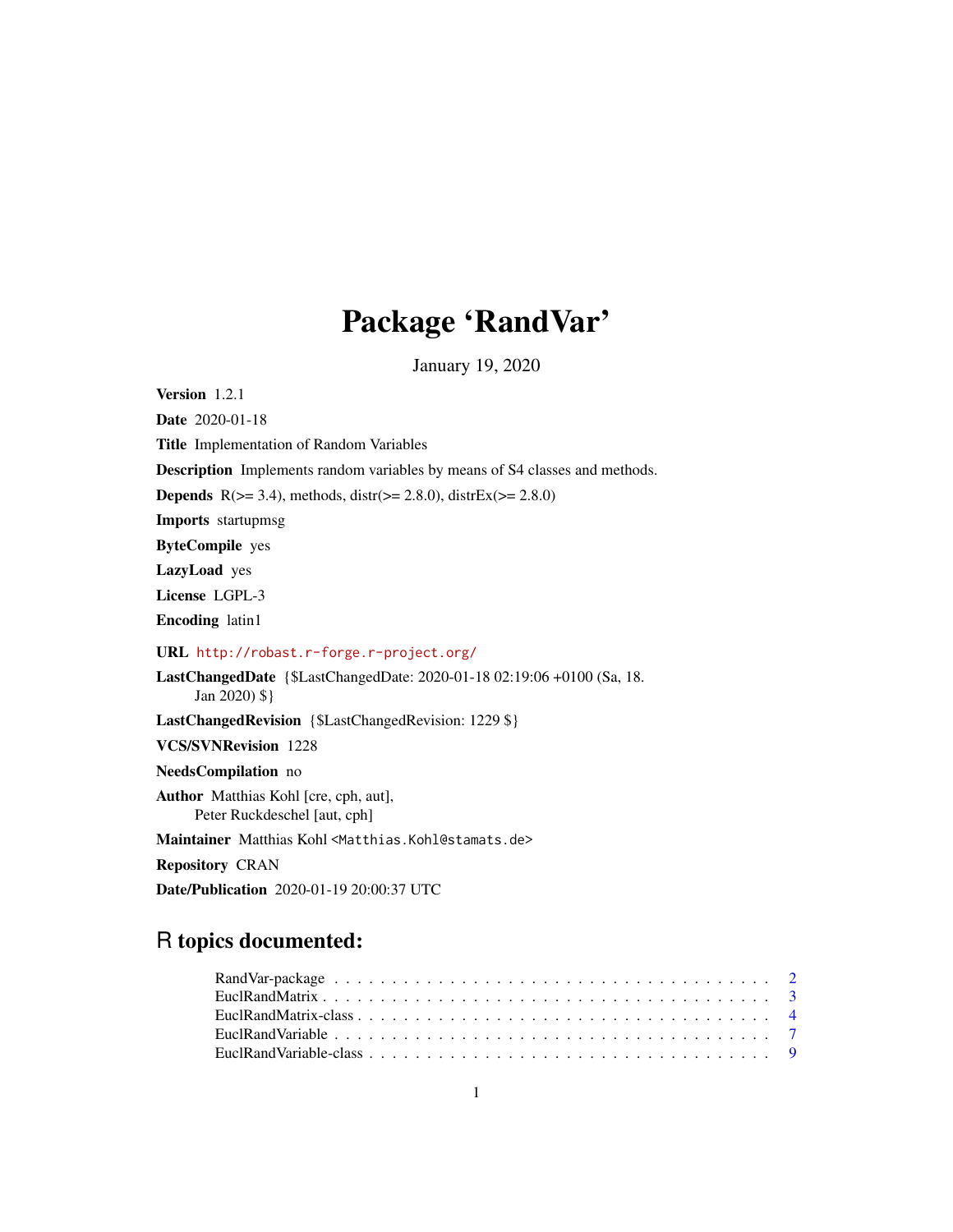# <span id="page-1-0"></span>2 RandVar-package

| Index |  |
|-------|--|

RandVar-package *Implementation of Random Variables*

# Description

Implementation of random variables by means of S4 classes and methods.

# Details

| Package:         | RandVar                                                           |
|------------------|-------------------------------------------------------------------|
| Version:         | 1.2.1                                                             |
| Date:            | 2020-01-18                                                        |
| Depends:         | $R(>= 3.4)$ , methods, distr( $>= 2.8.0$ ), distrEx( $>= 2.8.0$ ) |
| Imports:         | startupmsg                                                        |
| ByteCompile:     | yes                                                               |
| License:         | $LGPL-3$                                                          |
| URL:             | http://robast.r-forge.r-project.org/                              |
| VCS/SVNRevision: | 1228                                                              |
|                  |                                                                   |

#### Package versions

Note: The first two numbers of package versions do not necessarily reflect package-individual development, but rather are chosen for the RobAStXXX family as a whole in order to ease updating "depends" information.

# Author(s)

Peter Ruckdeschel <peter.ruckdeschel@uni-oldenburg.de>, Matthias Kohl <Matthias.Kohl@stamats.de> Maintainer: Matthias Kohl <matthias.kohl@stamats.de>

### References

M. Kohl (2005). Numerical Contributions to the Asymptotic Theory of Robustness. Dissertation. University of Bayreuth.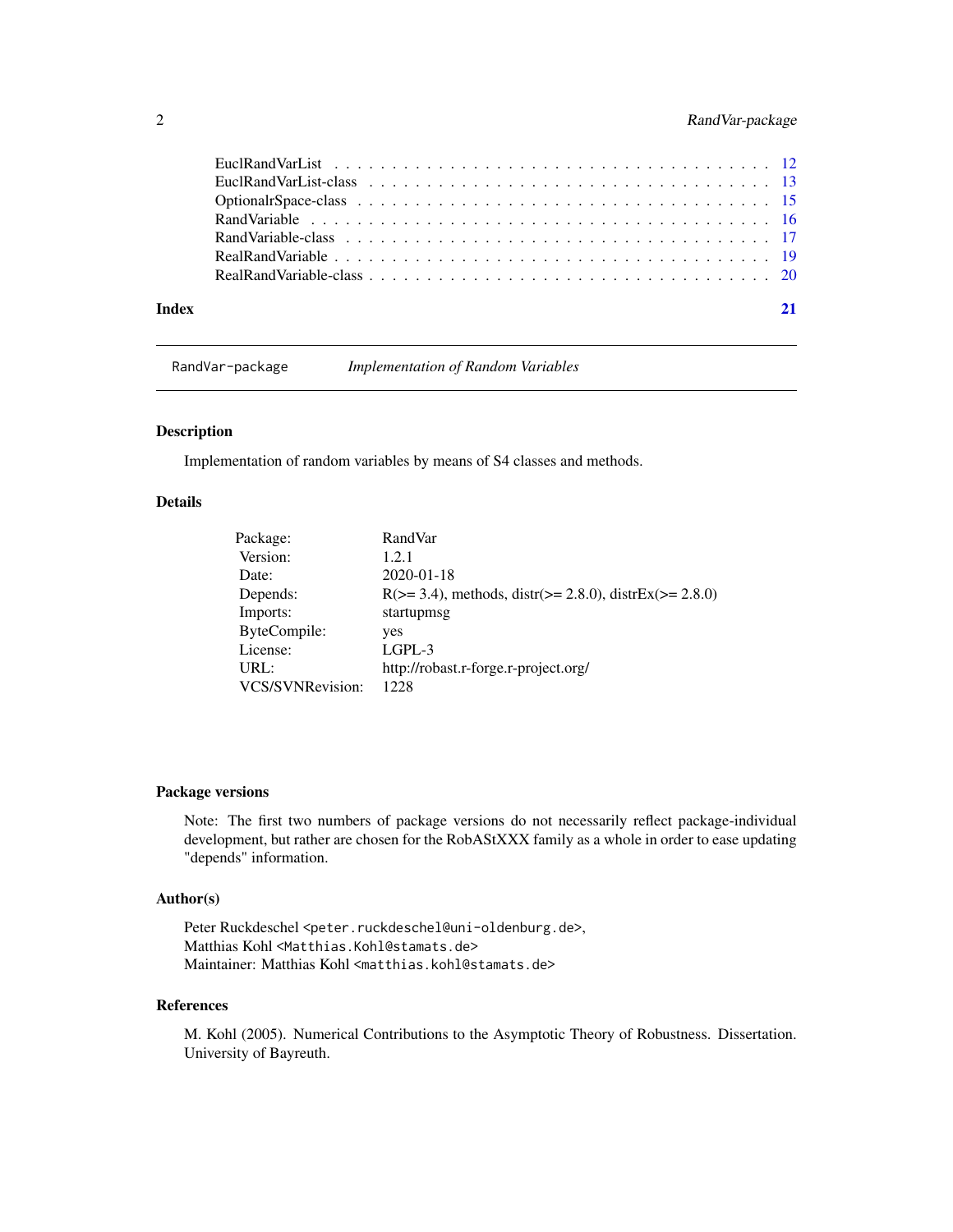# <span id="page-2-0"></span>EuclRandMatrix 3

# See Also

[distr-package](#page-0-0), [distrEx-package](#page-0-0)

# Examples

library(RandVar) #vignette("RandVar")

<span id="page-2-1"></span>EuclRandMatrix *Generating function for EuclRandMatrix-class*

# Description

Generates an object of class "EuclRandMatrix".

# Usage

```
EuclRandMatrix(Map = list(function(x){1}), nrow = 1, ncol = 1,
            Domain = NULL, dimension = 1, Range)
```
# Arguments

| Map       | list of functions forming the map.              |
|-----------|-------------------------------------------------|
| nrow      | number of rows.                                 |
| ncol      | number of columns.                              |
| Domain    | object of class "OptionalrSpace": domain of Map |
| dimension | positive integer: dimension of the range of Map |
| Range     | object of class "OptionalrSpace": range of Map  |

# Value

Object of class "EuclRandMatrix"

# Author(s)

Matthias Kohl <Matthias.Kohl@stamats.de>

# See Also

[EuclRandMatrix-class](#page-3-1)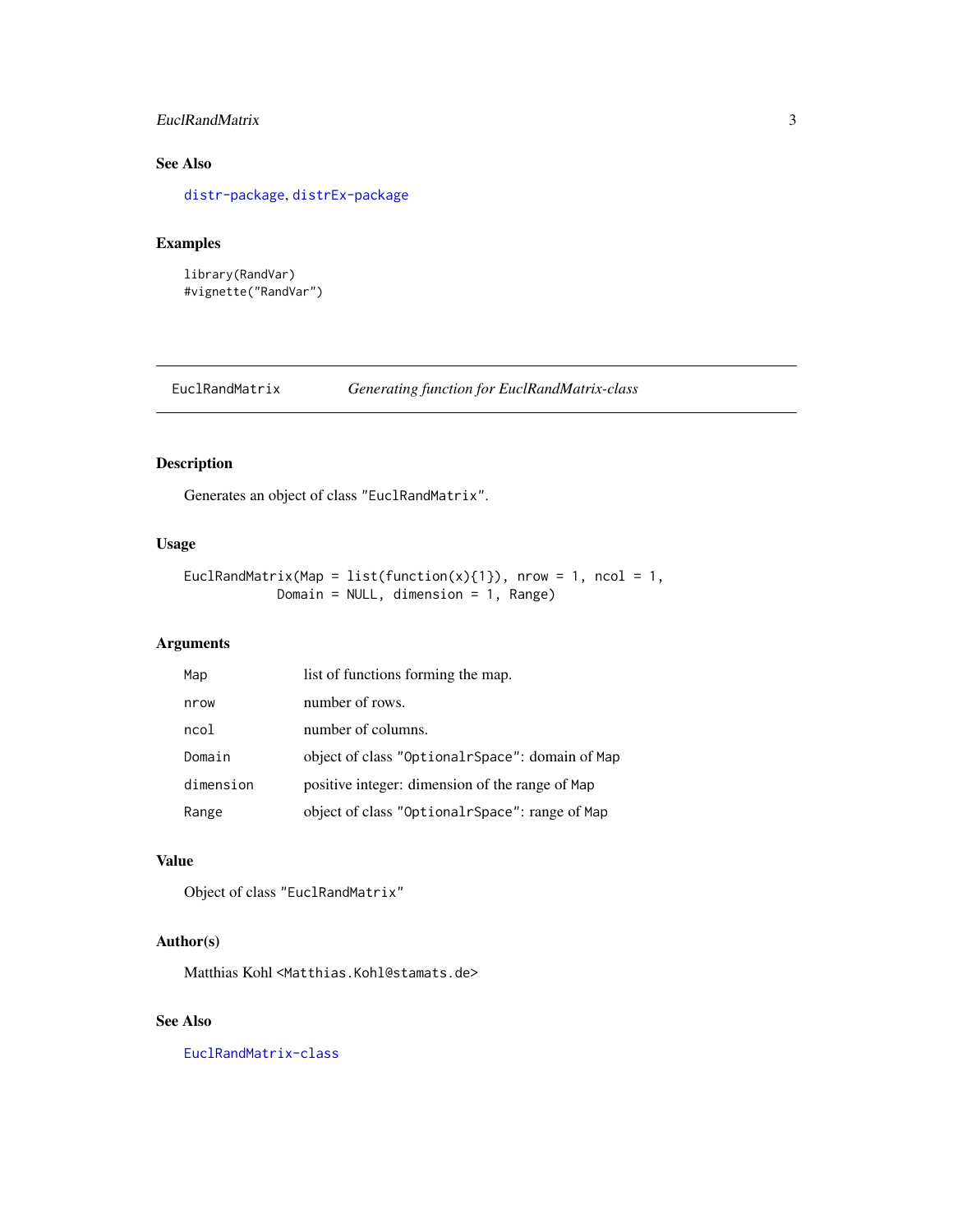#### Examples

```
L1 <- list(function(x){x}, function(x){x^2}, function(x){x^3}, function(x){x^4},
           function(x)\{x^5\}, function(x)\{x^6\})
L2 <- list(function(x){exp(x)}, function(x){abs(x)},
           function(x){sin(x)}, function(x){floor(x)})
R1 \le EuclRandMatrix(Map = L1, nrow = 3, Domain = Reals(), dimension = 1)
R1[1:2, 2]
R1[1:2, 1:2]
Map(R1[1,2])
Map(t(R1)[2,1])
R2 \le EuclRandMatrix(Map = L2, ncol = 2, Domain = Reals(), dimension = 1)
(DL <- imageDistr(R2, Norm()))
plot(DL)
Map(gamma(R2)) # "Math" group
## "Arith" group
Map(2/R1)
Map(R2 * R2)## The function is currently defined as
function(Map = list(function(x){1}), nrow = 1, ncol = 1,
                              Domain = NULL, dimension = 1) {
    if (missing(nrow))
        nrow <- ceiling(length(Map)/ncol)
    else if (missing(ncol))
        ncol <- ceiling(length(Map)/nrow)
    if(missing(Range))
        return(new("EuclRandMatrix", Map = Map, Domain = Domain,
                   Range = EuclideanSpace(dimension = dimension),
                   Dim = as.integer(c(nrow, ncol))))
    else
        return(new("EuclRandMatrix", Map = Map, Domain = Domain,
                   Range = Range, Dim = as.integer(c(nrow, ncol))))
}
```
<span id="page-3-1"></span>EuclRandMatrix-class *Euclidean random matrix*

# Description

Class of Euclidean random matrices.

#### Objects from the Class

Objects can be created by calls of the form new("EuclRandMatrix",...). More frequently they are created via the generating function EuclRandMatrix.

<span id="page-3-0"></span>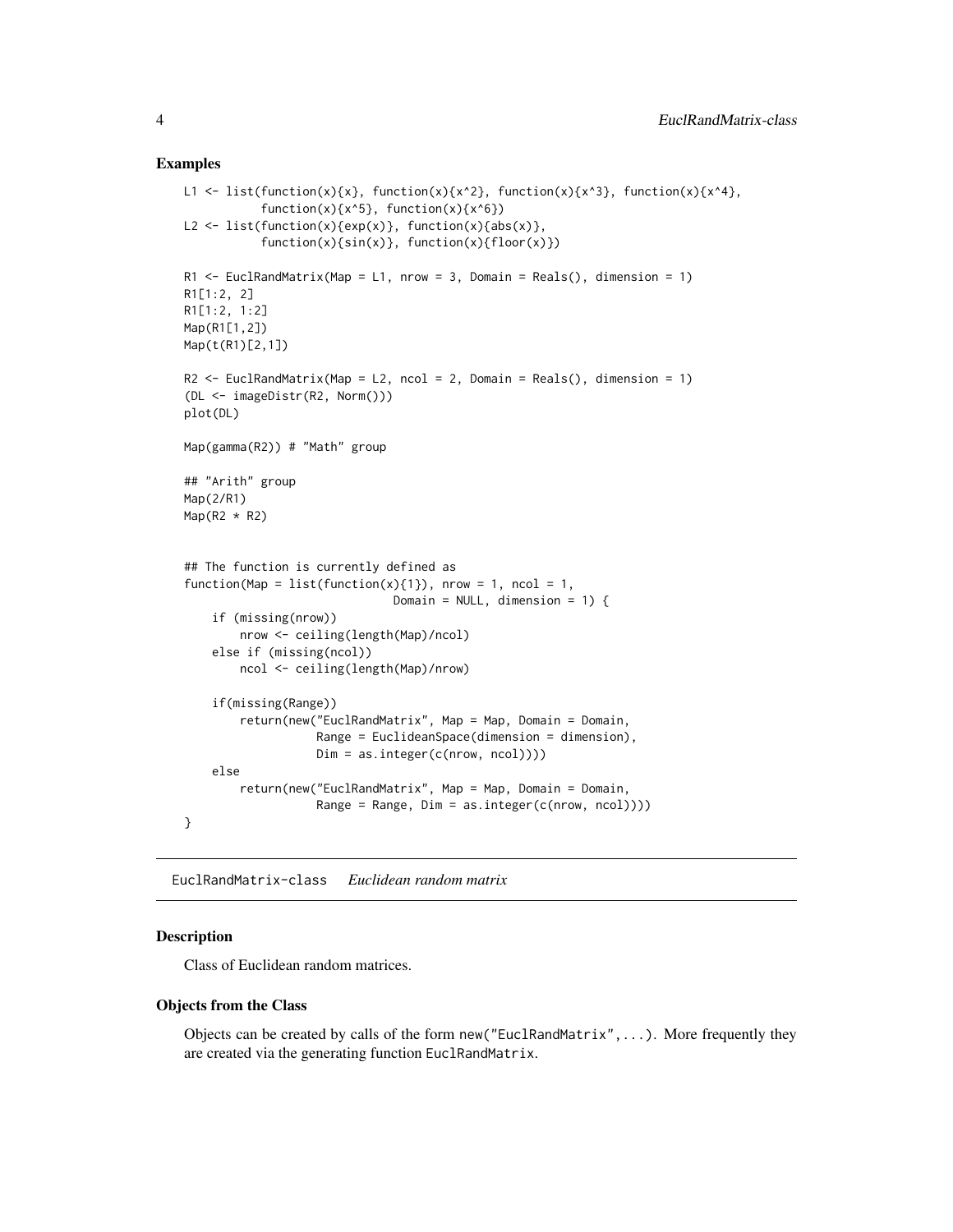# **Slots**

Dim vector of positive integers: Dimensions of the random matrix.

Map Object of class "list": list of functions.

Domain Object of class "OptionalrSpace" domain of the random matrix.

Range Object of class "OptionalrSpace" range of the random matrix.

### **Extends**

Class "EuclRandVariable", directly. Class "RandVariable", by class "EuclRandVariable".

#### Methods

- coerce signature(from = "EuclRandMatrix",to = "EuclRandVarList"): create a "EuclRandVarList" object from a Euclidean random matrix.
- [ signature(x = "EuclRandMatrix"): generates a new Euclidean random variable/matrix by extracting elements of the slot Map of x.
- Dim signature(object = "EuclRandMatrix"): accessor function for slot Dim.

Dim<- signature(object = "EuclRandMatrix",): replacement function for slot Dim.

ncol signature( $x =$  "EuclRandMatrix"): number of columns of  $x$ .

 $nrow$  signature( $x =$  "EuclRandMatrix"): number of rows of x.

- dimension signature(object = "EuclRandMatrix"): dimension of the Euclidean random variable.
- evalRandVar signature(RandVar = "EuclRandMatrix", x = "numeric"): evaluate the slot Map of RandVar at x.
- evalRandVar signature(RandVar = "EuclRandMatrix", x = "matrix"): evaluate the slot Map of RandVar at x.
- evalRandVar signature(RandVar = "EuclRandMatrix",x = "numeric",distr = "Distribution"): evaluate the slot Map of RandVar at x assuming a probability space with distribution distr. In case x does not lie in the support of distr NA is returned.
- evalRandVar signature(RandVar = "EuclRandMatrix", x = "matrix", distr = "Distribution"): evaluate the slot Map of RandVar at rows of x assuming a probability space with distribution distr. For those rows of x which do not lie in the support of distr NA is returned.
- t signature(x = "EuclRandMatrix"): transposes x. In addition, the results of the functions in the slot Map of x are transposed.
- show signature(object = "EuclRandMatrix")
- $\%*\%$  signature(x = "matrix", y = "EuclRandMatrix"): matrix multiplication of x and y. Generates an object of class "EuclRandMatrix".
- $\%*\%$  signature(x = "numeric", y = "EuclRandMatrix"): matrix multiplication of x and y. Generates an object of class "EuclRandMatrix".
- $%$  \*% signature(x = "EuclRandVariable", y = "EuclRandMatrix"): matrix multiplication of x and y. Generates an object of class "EuclRandMatrix".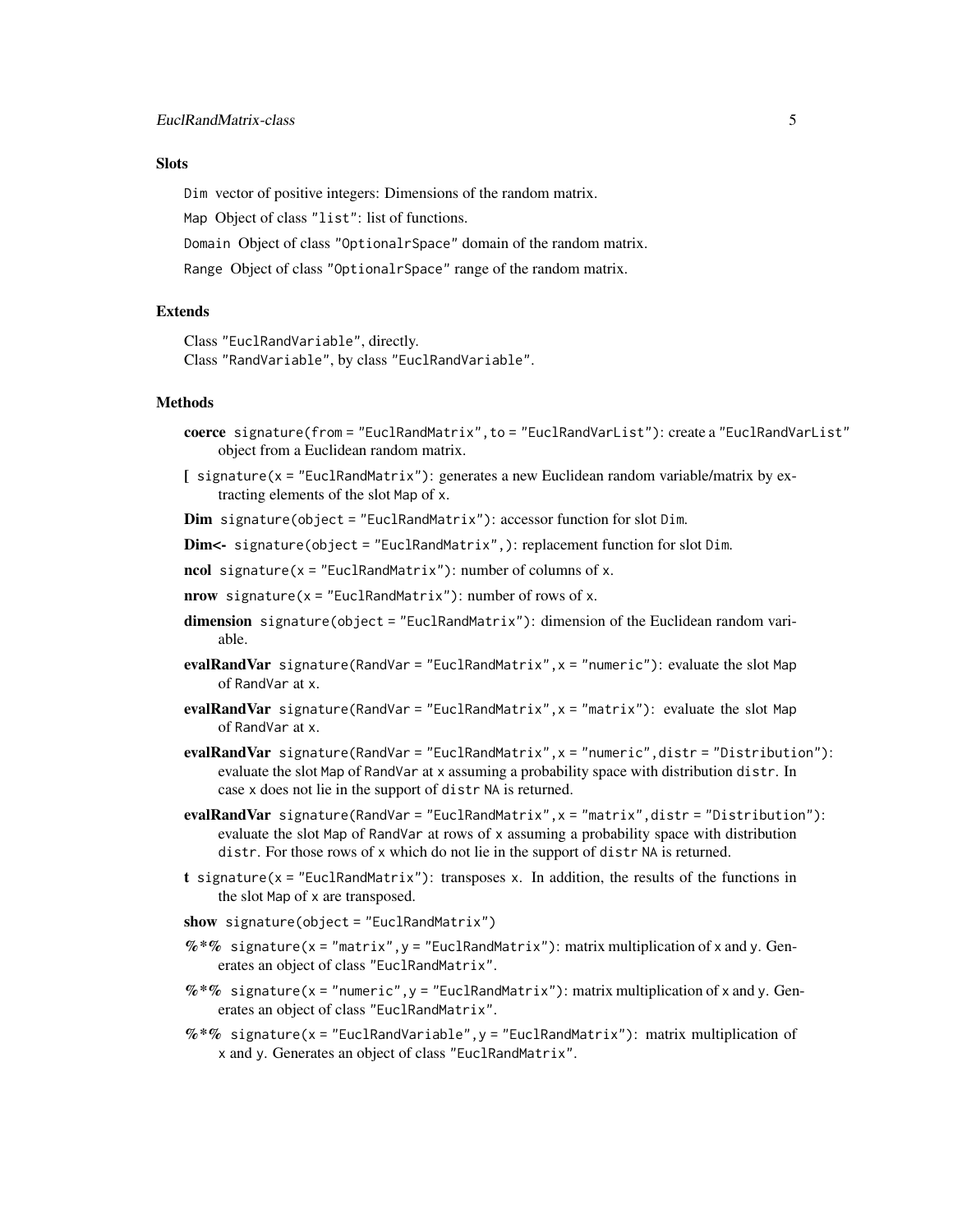- <span id="page-5-0"></span> $\%*\%$  signature(x = "EuclRandMatrix", y = "matrix"): matrix multiplication of x and y. Generates an object of class "EuclRandMatrix".
- $\%*\%$  signature(x = "EuclRandMatrix", y = "numeric"): matrix multiplication of x and y. Generates an object of class "EuclRandMatrix".
- $%$  \*% signature(x = "EuclRandMatrix", y = "EuclRandMatrix"): matrix multiplication of x and y. Generates an object of class "EuclRandMatrix".
- $%$  \*% signature(x = "EuclRandMatrix", y = "EuclRandVariable"): matrix multiplication of x and y. Generates an object of class "EuclRandMatrix".
- Arith signature(e1 = "numeric", e2 = "EuclRandMatrix"): Given a numeric vector e1, a Euclidean random matrix e2 and an arithmetic operator op, the Euclidean random matrix e1 op e2 is returned.
- Arith signature(e1 = "EuclRandMatrix", e2 = "numeric"): Given a Euclidean random matrix e1, a numeric vector e2, and an arithmetic operator op, the Euclidean random matrix e1 op e2 is returned.
- Arith signature(e1 = "EuclRandMatrix", e2 = "EuclRandMatrix"): Given two Euclidean random matrices e1 and e2, and an arithmetic operator op, the Euclidean random matrix e1 op e2 is returned.
- Math signature(x = "EuclRandMatrix"): Given a "Math" group generic fct, the Euclidean random matrix  $fct(x)$  is returned.
- E signature(object = "UnivariateDistribution",fun = "EuclRandMatrix",cond = "missing"): expectation of fun under univariate distributions.
- E signature(object = "AbscontDistribution",fun = "EuclRandMatrix",cond = "missing"): expectation of fun under absolutely continuous univariate distributions.
- E signature(object = "DiscreteDistribution", fun = "EuclRandMatrix", cond = "missing"): expectation of fun under discrete univariate distributions.
- E signature(object = "MultivariateDistribution",fun = "EuclRandMatrix",cond = "missing"): expectation of fun under multivariate distributions.
- E signature(object = "DiscreteMVDistribution", fun = "EuclRandMatrix", cond = "missing"): expectation of fun under discrete multivariate distributions.
- E signature(object = "UnivariateCondDistribution",fun = "EuclRandMatrix",cond = "numeric"): conditional expectation of fun under conditional univariate distributions.
- E signature(object = "AbscontCondDistribution", fun = "EuclRandMatrix", cond = "numeric"): conditional expectation of fun under absolutely continuous conditional univariate distributions.
- E signature(object = "DiscreteCondDistribution",fun = "EuclRandMatrix",cond = "numeric"): conditional expectation of fun under discrete conditional univariate distributions.

#### Author(s)

Matthias Kohl <Matthias.Kohl@stamats.de>

#### See Also

```
EuclRandMatrix, RandVariable-class, EuclRandVariable-class, EuclRandVarList-class,
Distribution-class, Arith, Math, E
```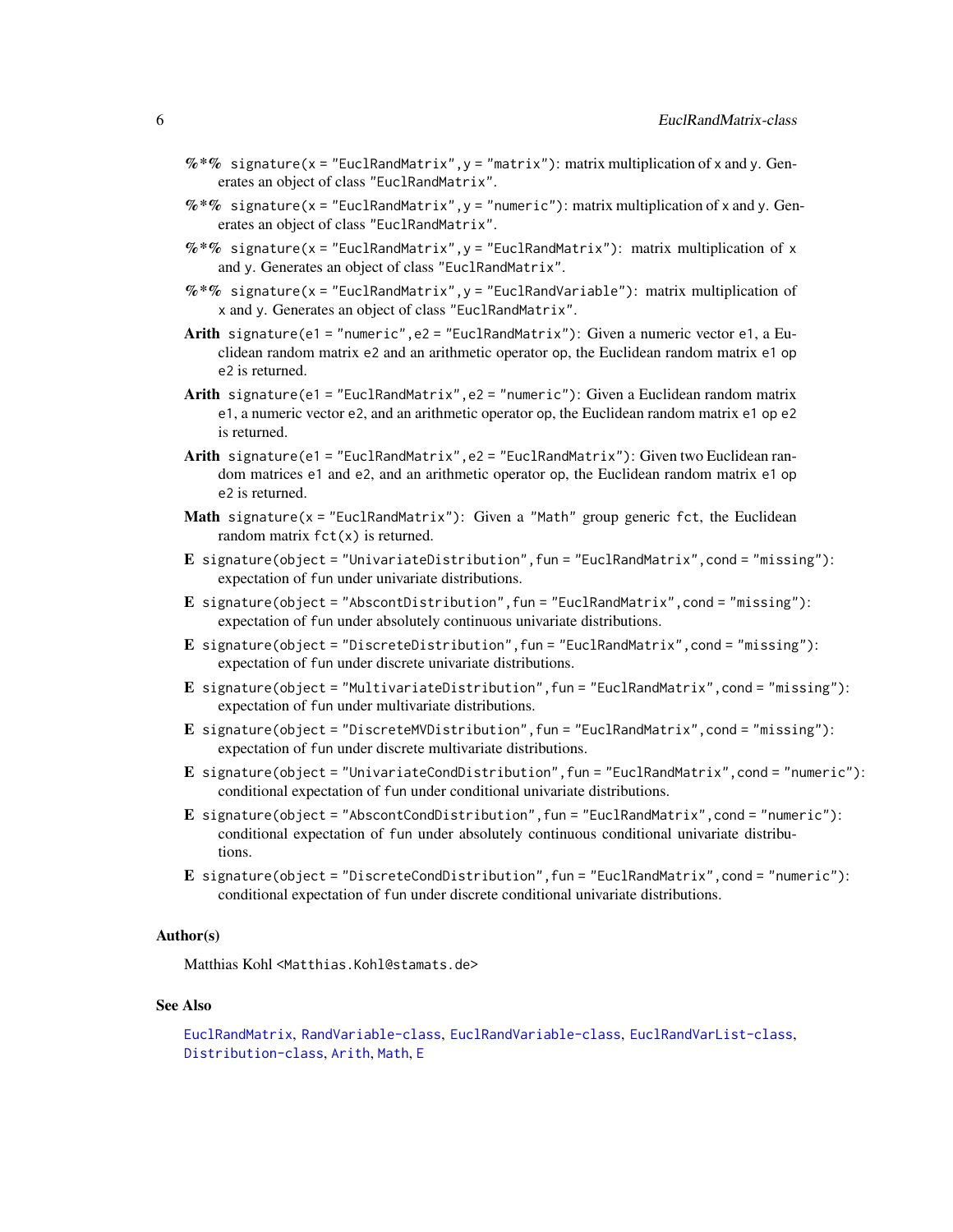# <span id="page-6-0"></span>EuclRandVariable 7

### Examples

```
L1 <- list(function(x){x}, function(x){x^2}, function(x){x^3}, function(x){x^4},
           function(x)\{x^5\}, function(x)\{x^6\})
L2 \leftarrow list(function(x){exp(x)}, function(x){abs(x)},
           function(x){sin(x)}, function(x){floor(x)})
R1 \leq new("EuclRandMatrix", Map = L1, Dim = as.integer(c(3,2)),
                             Domain = Reals(), Range = Reals())
dimension(R1)
R1[1:2, 2]
R1[1:2, 1:2]
Map(R1[1,2])
Map(t(R1)[2,1])
R2 \le EuclRandMatrix(Map = L2, ncol = 2, Domain = Reals(), dimension = 1)
dimension(R2)
(DL <- imageDistr(R2, Norm()))
plot(DL)
Map(gamma(R2)) # "Math" group
## "Arith" group
Map(2/R1)
Map(R2 * R2)
```
<span id="page-6-1"></span>EuclRandVariable *Generating function for EuclRandVariable-class*

# Description

Generates an object of class "EuclRandVariable".

#### Usage

```
EuclRandVariable(Map = list(function(x){1}), Domain = NULL,
                 dimension = 1, Range)
```
# Arguments

| Map       | list of functions forming the map.              |
|-----------|-------------------------------------------------|
| Domain    | object of class "OptionalrSpace": domain of Map |
| dimension | positive integer: dimension of the range of Map |
| Range     | object of class "OptionalrSpace": range of Map  |

# Value

Object of class "EuclRandVariable"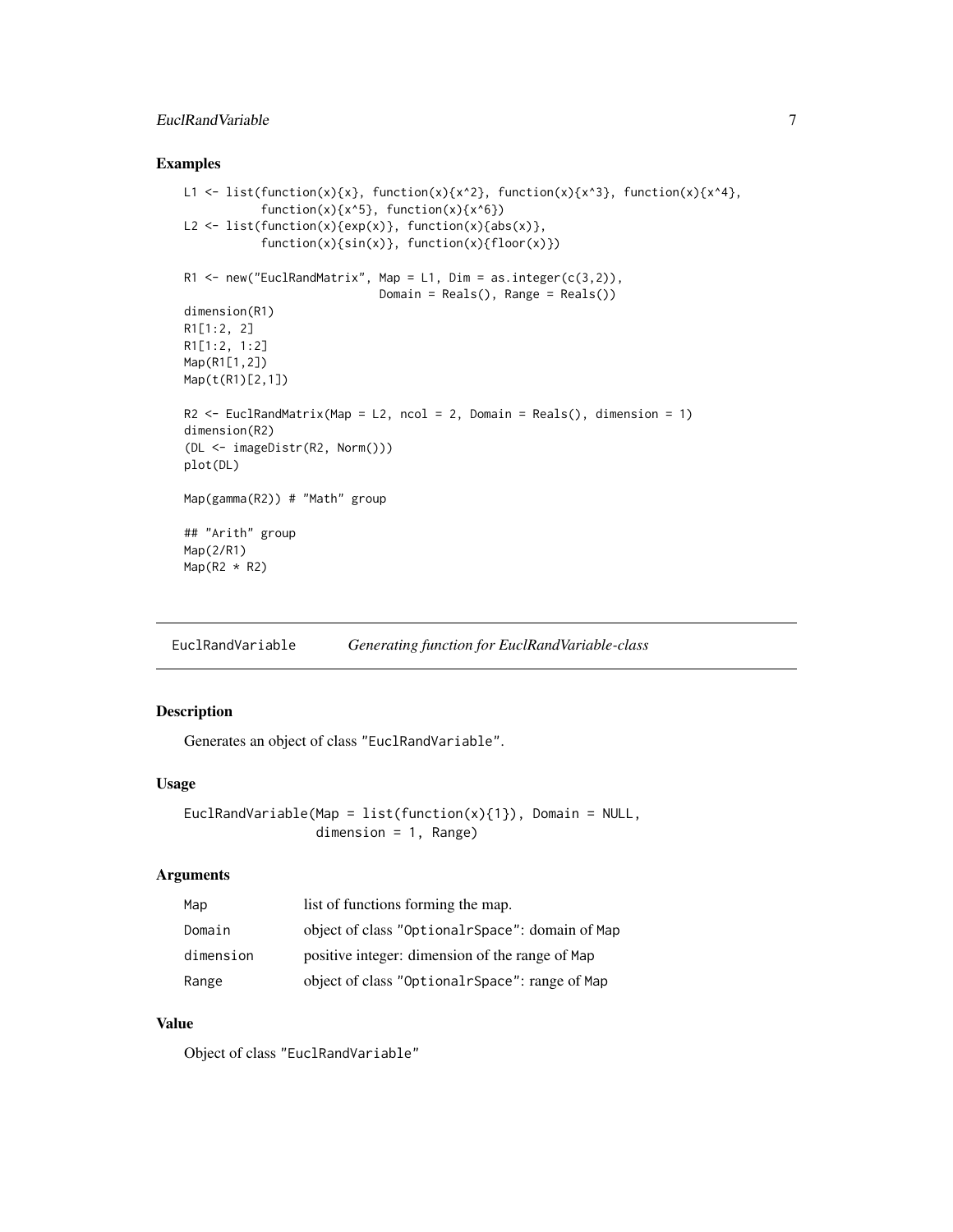### Author(s)

Matthias Kohl <Matthias.Kohl@stamats.de>

#### See Also

[EuclRandVariable-class](#page-8-1)

```
L1 <- list(function(x){x}, function(x){x^2}, function(x){x^3}, function(x){x^4})
L2 \leftarrow list(function(x){exp(x)}, function(x){abs(x)},
           function(x)\{sin(x)\}, function(x)\{floor(x)\})R1 \leq EuclRandVariable(Map = L1, Domain = Reals(), dimension = 1)
Map(R1)
Range(R1)
Range(R1) <- Reals()
R1[2]
Map(R1[3])
Map(R1[c(1,2,4)])
Map(R1[2:4])
set.seed(123)
evalRandVar(R1, rnorm(1))
x <- as.matrix(rnorm(10))
res.R1 <- evalRandVar(R1, x)
res.R1[2,,] # results for Map(R1)[[2]](x)res.R1[2,1,] # results for Map(R1)[2]](x[1,1)R2 <- EuclRandVariable(L2, Domain = Reals(), dimension = 1)
DL1 <- imageDistr(R2, Norm())
plot(DL1)
Domain(R2) <- EuclideanSpace(dimension = 2)
Range(R2) <- EuclideanSpace(dimension = 2)
(X \leq - matrix(c(x, rnorm(10)), ncol = 2))
res.R2 <- evalRandVar(R2, X)
res.R2[3,,1] # results for Map(R2)[[3]](X[,1])
Map(log(abs(R2))) # "Math" group generic
# "Arith" group generic
Map(3 + R1)Map(c(1, 3, 5) * R1)try(1:5 * R1) # error
Map(1:2 * R2)Map(R2 - 5)Map(R1 ^ R1)
## The function is currently defined as
function(Map = list(function(x){1}), Domain = NULL, dimension = 1, Range) {
    if(missing(Range))
```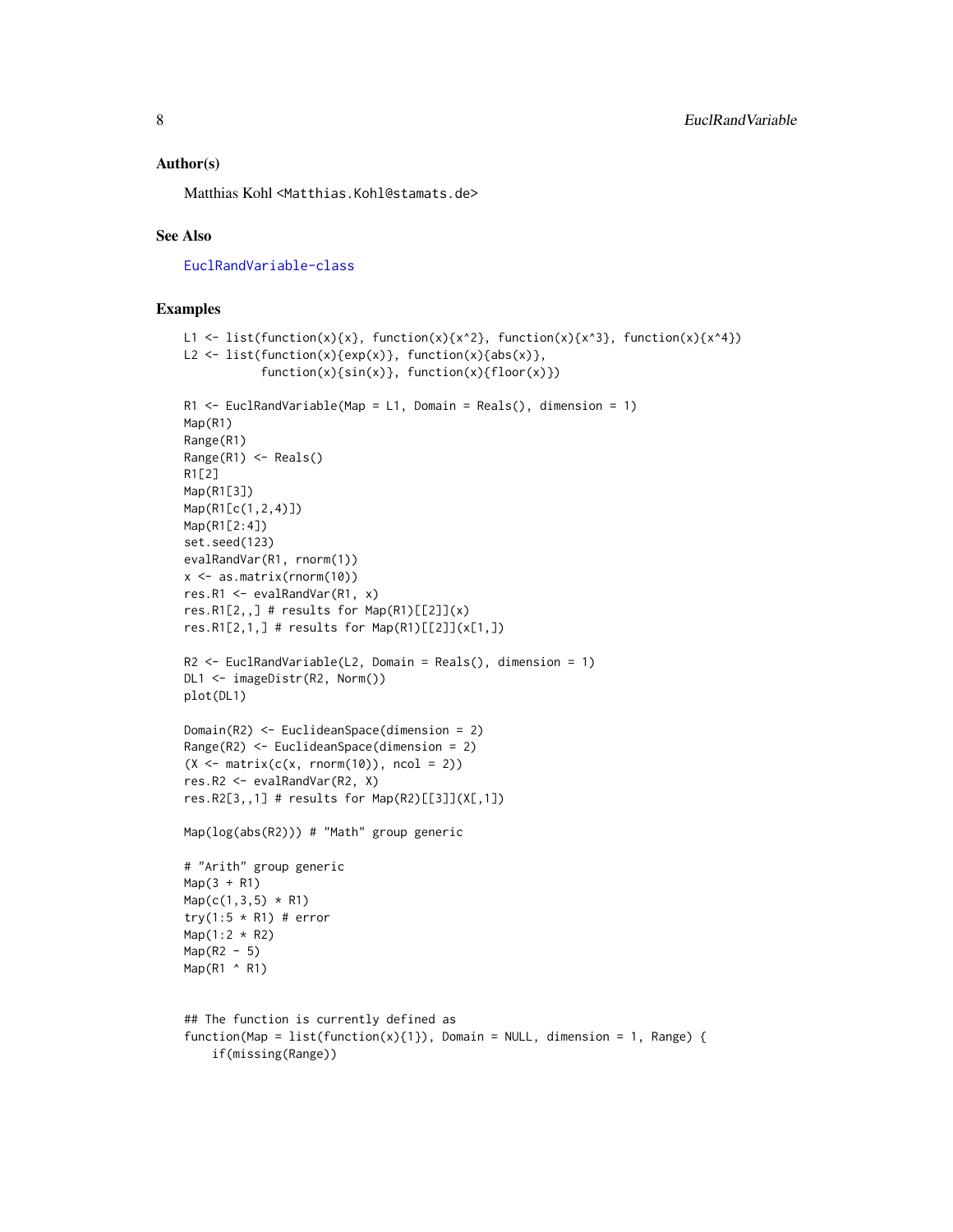```
return(new("EuclRandVariable", Map = Map, Domain = Domain,
               Range = EuclideanSpace(dimension = dimension)))
else
   return(new("EuclRandVariable", Map = Map, Domain = Domain,
               Range = Range))
```
<span id="page-8-1"></span>EuclRandVariable-class

*Euclidean random variable*

#### Description

}

Class of Euclidean random variables.

# Objects from the Class

Objects can be created by calls of the form new("EuclRandVariable",...). More frequently they are created via the generating function EuclRandVariable.

#### Slots

Map Object of class "list": list of functions.

Domain Object of class "OptionalrSpace": domain of the random variable.

Range Object of class "EuclideanSpace": range of the random variable.

### Extends

Class "RandVariable", directly.

#### Methods

- coerce signature(from = "EuclRandVariable", to = "EuclRandMatrix"): create a "EuclRandMatrix" object from a Euclidean random variable.
- coerce signature(from = "EuclRandVariable",to = "EuclRandVarList"): create a "EuclRandVarList" object from a Euclidean random variable.
- Range<- signature(object = "EuclRandVariable"): replacement function for the slot Range.
- [ signature(x = "EuclRandVariable"): generates a new Euclidean random variable by extracting elements of the slot Map of x.
- evalRandVar signature(RandVar = "EuclRandVariable", x = "numeric", distr = "missing"): evaluate the slot Map of RandVar at x.
- evalRandVar signature(RandVar = "EuclRandVariable", x = "matrix", distr = "missing"): evaluate the slot Map of RandVar at rows of x.
- evalRandVar signature(RandVar = "EuclRandVariable", x = "numeric", distr = "Distribution"): evaluate the slot Map of RandVar at x assuming a probability space with distribution distr. In case x does not lie in the support of distr NA is returned.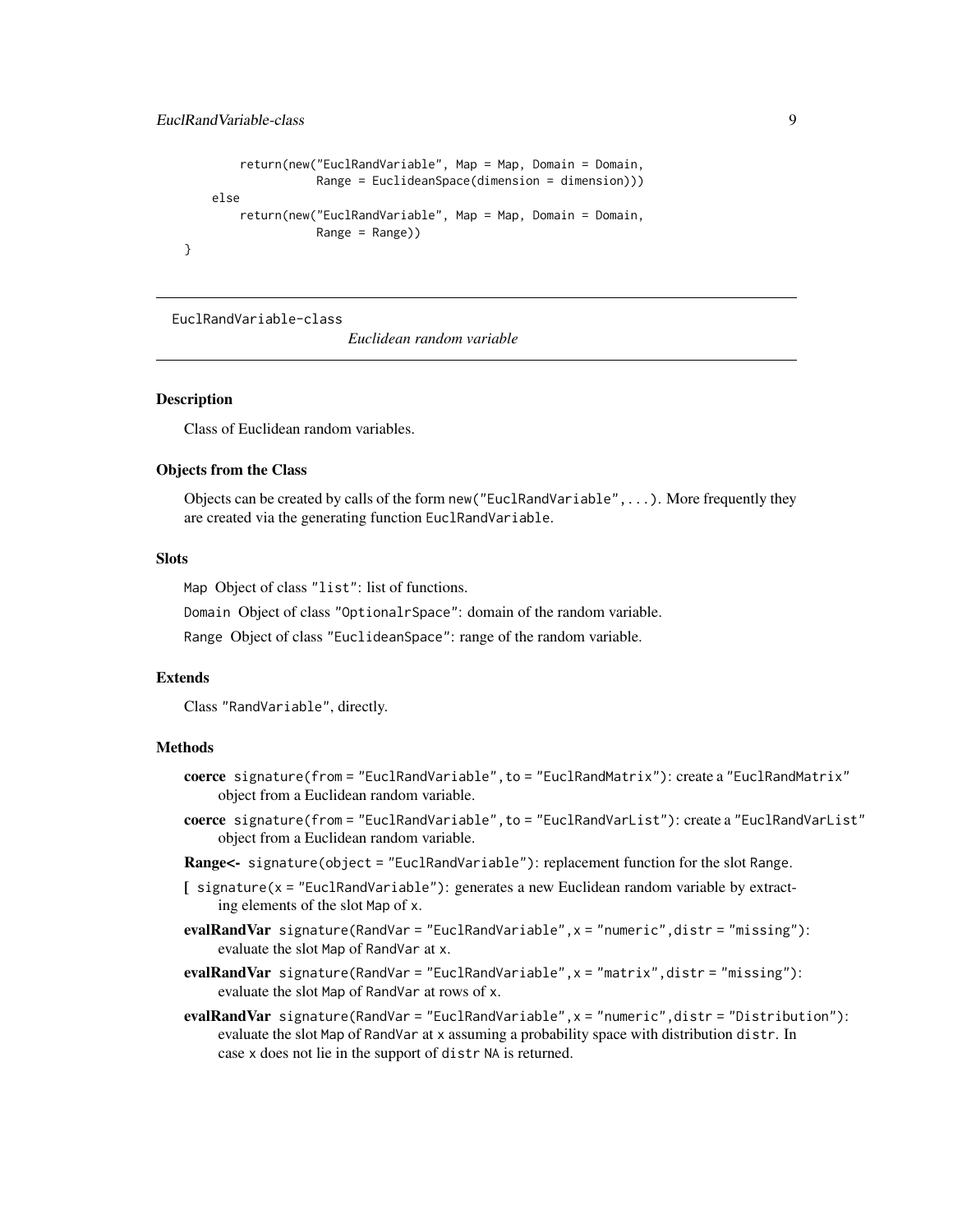- evalRandVar signature(RandVar = "EuclRandVariable", x = "matrix", distr = "Distribution"): evaluate the slot Map of RandVar at rows of x assuming a probability space with distribution distr. For those rows of x which do not lie in the support of distr NA is returned.
- imageDistr signature(RandVar = "EuclRandVariable", distr = "Distribution"): image distribution of distr under RandVar. Returns an object of class "DistrList".
- dimension signature(object = "EuclRandVariable"): dimension of the Euclidean random variable.
- t signature(x = "EuclRandVariable"): returns an object of class "EuclRandMatrix" where the rhe results of the functions in the slot Map of x are transposed.
- $%$  \*% signature(x = "matrix", y = "EuclRandVariable"): matrix multiplication of x and y. Generates an object of class "EuclRandMatrix".
- $%$  \*% signature(x = "EuclRandVariable", y = "matrix"): matrix multiplication of x and y. Generates an object of class "EuclRandMatrix".
- $\%*\%$  signature(x = "numeric",y = "EuclRandVariable"): generates an object of class "EuclRandMatrix" (1 x 1 matrix) by multiplying (scalar/innner product) x and y.
- $\%*\%$  signature(x = "EuclRandVariable", y = "numeric"): generates an object of class "EuclRandMatrix" (1 x 1 matrix) by multiplying (scalar/innner product) x and y.
- $%$  \*% signature(x = "EuclRandVariable", y = "EuclRandVariable"): generates an object of class "EuclRandMatrix" (1 x 1 matrix) by multiplying (scalar/innner product) x and y.
- $%$  \*% signature(x = "EuclRandVariable", y = "EuclRandMatrix"): matrix multiplication of x and y. Generates an object of class "EuclRandMatrix".
- $%$  \*% signature(x = "EuclRandMatrix", y = "EuclRandVariable"): matrix multiplication of x and y. Generates an object of class "EuclRandMatrix".
- Arith signature(e1 = "numeric", e2 = "EuclRandVariable"): Given a numeric vector e1, a Euclidean random variable e2 and an arithmetic operator op, the Euclidean random variable e1 op e2 is returned.
- Arith signature(e1 = "EuclRandVariable",e2 = "numeric"): Given a numeric vector e2, a Euclidean random variable e1 and an arithmetic operator op, the Euclidean random variable e1 op e2 is returned.
- Arith signature(e1 = "EuclRandVariable",e2 = "EuclRandVariable"): Given two Euclidean random variables e1, e2 and an arithmetic operator op, the Euclidean random variable e1 op e2 is returned.
- Math signature( $x =$  "EuclRandVariable"): Given a "Math" group generic fct, the Euclidean random variable  $fct(x)$  is returned.
- E signature(object = "UnivariateDistribution", fun = "EuclRandVariable", cond = "missing"): expectation of fun under univariate distributions.
- E signature(object = "AbscontDistribution",fun = "EuclRandVariable",cond = "missing"): expectation of fun under absolutely continuous univariate distributions.
- E signature(object = "DiscreteDistribution",fun = "EuclRandVariable",cond = "missing"): expectation of fun under discrete univariate distributions.
- E signature(object = "MultivariateDistribution",fun = "EuclRandVariable",cond = "missing"): expectation of fun under multivariate distributions.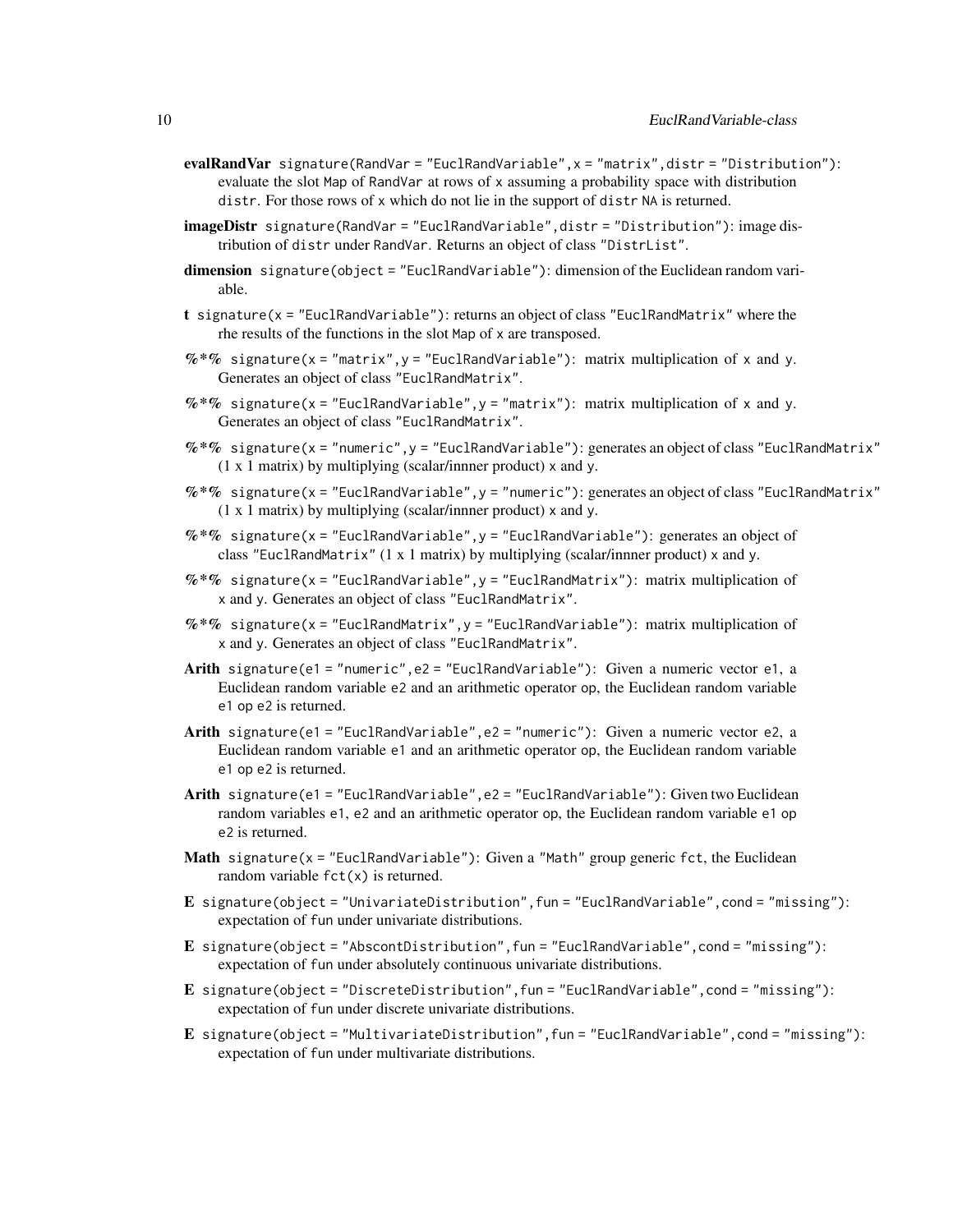- <span id="page-10-0"></span>E signature(object = "DiscreteMVDistribution",fun = "EuclRandVariable",cond = "missing"): expectation of fun under discrete multivariate distributions.
- E signature(object = "UnivariateCondDistribution",fun = "EuclRandVariable",cond = "numeric"): conditional expectation of fun under conditional univariate distributions.
- E signature(object = "UnivariateCondDistribution",fun = "EuclRandVariable",cond = "numeric"): conditional expectation of fun under absolutely continuous conditional univariate distributions.
- E signature(object = "UnivariateCondDistribution",fun = "EuclRandVariable",cond = "numeric"): conditional expectation of fun under discrete conditional univariate distributions.

#### Author(s)

Matthias Kohl <Matthias.Kohl@stamats.de>

# See Also

```
EuclRandVariable, RandVariable-class, EuclRandMatrix-class, EuclRandVarList-class,
Distribution-class, Arith, Math, E
```

```
L1 <- list(function(x){x}, function(x){x^2}, function(x){x^3}, function(x){x^4})
L2 <- list(function(x){exp(x)}, function(x){abs(x)},
           function(x)\{sin(x)\}, function(x)\{floor(x)\})
```

```
R1 <- new("EuclRandVariable", Map = L1, Domain = Reals(), Range = Reals())
dimension(R1)
Map(R1)
Range(R1)
R1[2]
Map(R1[3])
Map(R1[c(1,2,4)])
Map(R1[2:4])
set.seed(123)
evalRandVar(R1, rnorm(1))
x <- as.matrix(rnorm(10))
res.R1 <- evalRandVar(R1, x)
res.R1[2, 1] # results for Map(R1)[[2]](x)res.R1[2,1,] # results for Map(R1)[2]](x[1,])
R2 <- EuclRandVariable(L2, Domain = Reals(), dimension = 1)
dimension(R2)
DL1 <- imageDistr(R2, Norm())
plot(DL1)
Domain(R2) <- EuclideanSpace(dimension = 2)
Range(R2) <- EuclideanSpace(dimension = 2)
dimension(R2)
(X \leq - matrix(c(x, rnorm(10)), ncol = 2))
res.R2 <- evalRandVar(R2, X)
res.R2[3,,1] # results for Map(R2)[[3]](X[,1])
```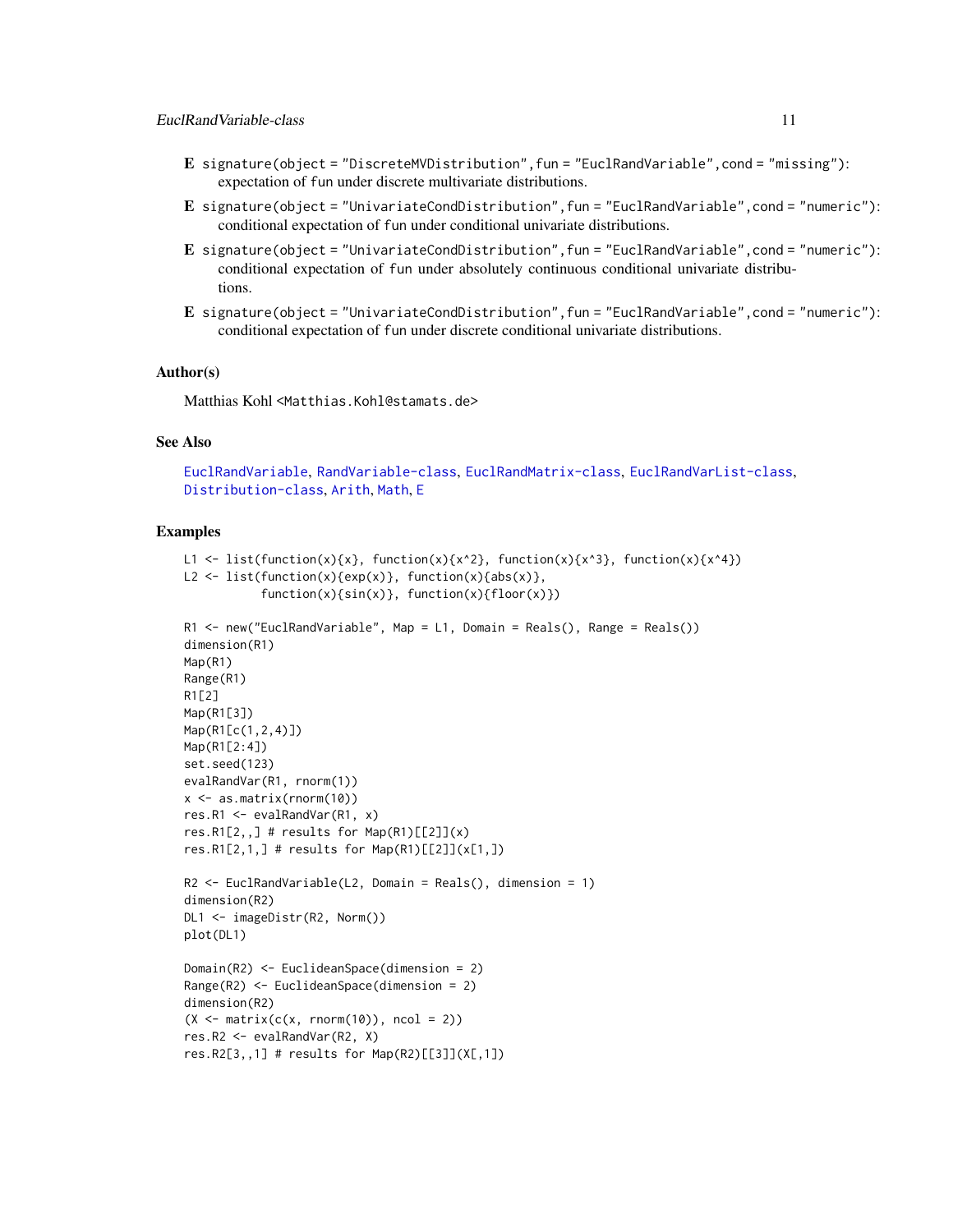```
Map(log(abs(R2))) # "Math" group generic
# "Arith" group generic
Map(3 + R1)Map(c(1, 3, 5) * R1)try(1:5 * R1) # error
Map(1:2 * R2)
Map(R2 - 5)Map(R1 ^ R1)
```
EuclRandVarList *Generating function for EuclRandVarList-class*

#### Description

Generates an object of class "EuclRandVarList".

# Usage

```
EuclRandVarList(...)
```
#### Arguments

... Objects of class "EuclRandVariable" which shall form the list of Euclidean random variables.

#### Value

Object of class "EuclRandVarList"

#### Author(s)

Matthias Kohl <Matthias.Kohl@stamats.de>

# See Also

[EuclRandVarList-class](#page-12-1)

```
L1 <- list(function(x){x}, function(x){x^2}, function(x){x^3}, function(x){x^4},
           function(x)\{x^5\}, function(x)\{x^6\})
L2 <- list(function(x){exp(x)}, function(x){abs(x)},
           function(x){sin(x)}, function(x){floor(x)})
R1 <- new("EuclRandVariable", Map = L2, Domain = Reals(), Range = Reals())
R2 \le EuclRandMatrix(Map = L1, ncol = 2, Domain = Reals(), dimension = 1)
R3 \leq EuclRandMatrix(Map = L2, ncol = 2, Domain = Reals(), dimension = 1)
```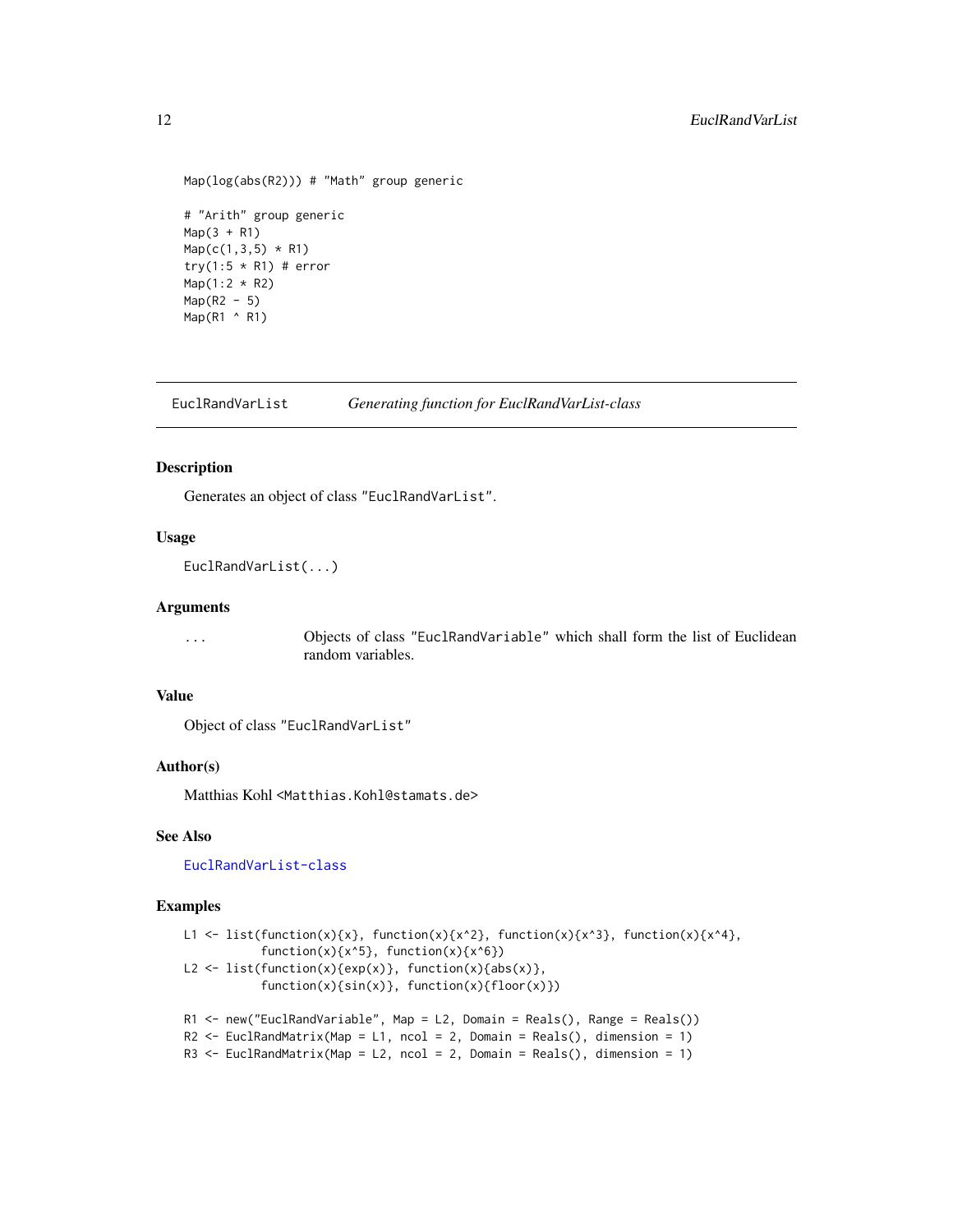```
(RL1 <- EuclRandVarList(R1, R2, R3))
is(R1, "EuclRandVarList")
as(R1, "EuclRandVarList")
is(R2, "EuclRandVarList")
as(R2, "EuclRandVarList")
Map(exp(RL1)[[1]]) # "Math" group
## "Arith" group
Map((1 + RL1)[[1]])
Map((RL1 * 2)[[2]])
Map((RL1 / RL1)[[3]])
## The function is currently defined as
function(...){
    new("EuclRandVarList", list(...))
}
```
<span id="page-12-1"></span>EuclRandVarList-class *List of Euclidean random variables*

#### Description

Create a list of Euclidean random variables

# Objects from the Class

Objects can be created by calls of the form new("EuclRandVarList",...). More frequently they are created via the generating function EuclRandVarList.

# **Slots**

.Data Object of class "list". A list of Euclidean random variables.

#### Extends

```
Class "list", from data part.
Class "vector", by class "list".
```
# Methods

- coerce signature(from = "EuclRandVariable",to = "EuclRandVarList"): create a "EuclRandVarList" object from a Euclidean random variable.
- coerce signature(from = "EuclRandMatrix",to = "EuclRandVarList"): create a "EuclRandVarList" object from a Euclidean random matrix.
- numberOfMaps signature(object = "EuclRandVarList"): number of functions contained in the slots Map of the members of object.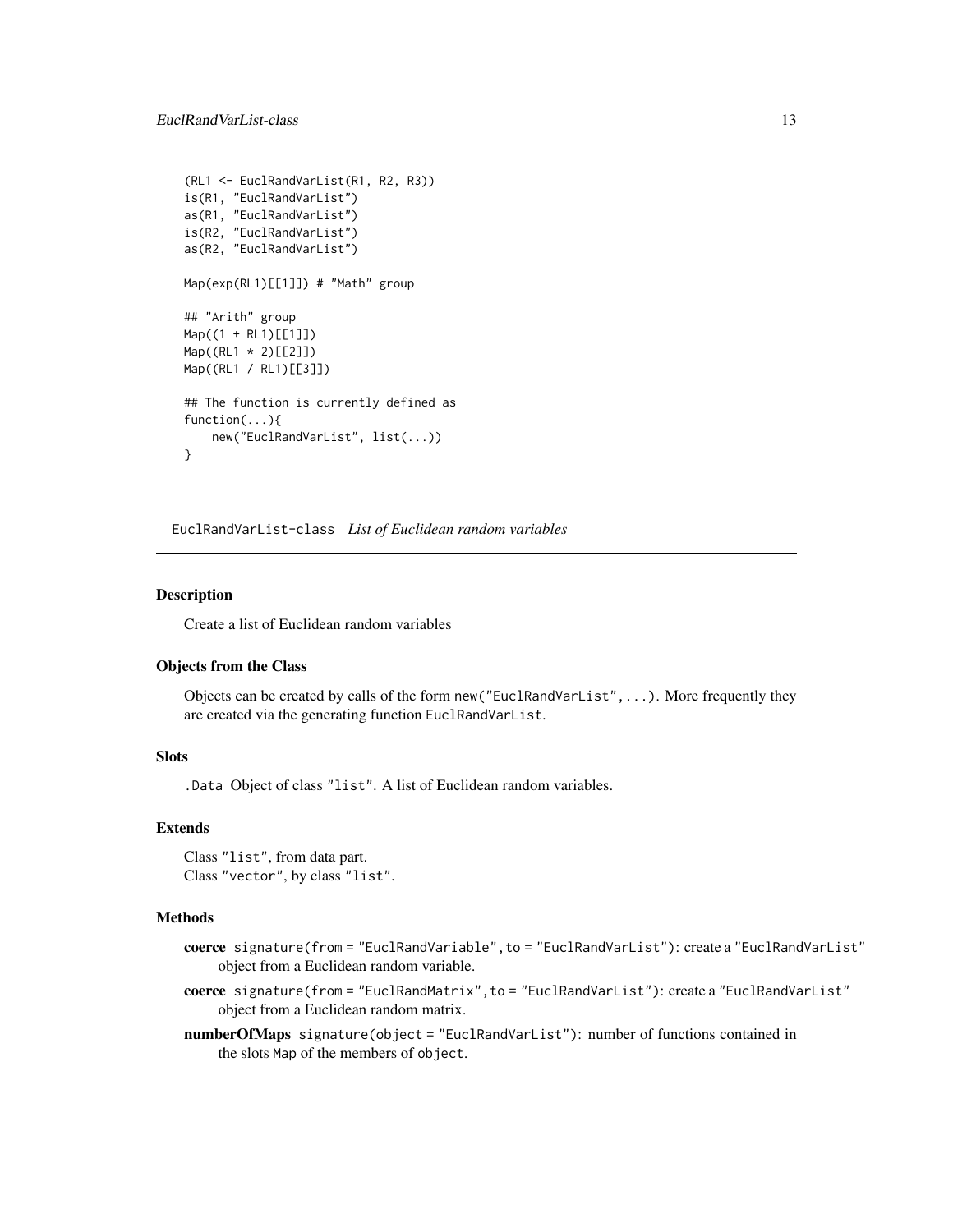- dimension signature(object = "EuclRandVarList"): dimension of the Euclidean random variable.
- evalRandVar signature(RandVar = "EuclRandVarList", $x =$  "numeric"): evaluate the elements of RandVar at x.
- evalRandVar signature(RandVar = "EuclRandVarList", x = "matrix"): evaluate the elements of RandVar at rows of x.
- evalRandVar signature(RandVar = "EuclRandVarList", x = "numeric", distr = "Distribution"): evaluate the elements of RandVar at x assuming a probability space with distribution distr. In case x does not lie in the support of distr NA is returned.
- evalRandVar signature(RandVar = "EuclRandVarList", x = "matrix", distr = "Distribution"): evaluate the elements of RandVar at rows of x assuming a probability space with distribution distr. For those rows of x which do not lie in the support of distr NA is returned.
- imageDistr signature(RandVar = "EuclRandVarList",distr = "Distribution"): image distribution of distr under RandVar. Returns an object of class "DistrList".
- show signature(object = "EuclRandVarList")
- t signature(x = "EuclRandVarList"): returns an object of class "EuclRandVarList" where the rhe results of the functions in the slots Map of the members of x are transposed.
- $\%$ m% signature(x = "EuclRandVarList", y = "EuclRandVarList"): matrix multiplication for objects of class "EuclRandVarList". Generates an object of class "EuclRandVarList".
- $\%*\%$  signature(x = "matrix", y = "EuclRandVarList"): matrix multiplication of x and y. Generates an object of class "EuclRandMatrix".
- %\*% signature(x = "EuclRandVarList", y = "matrix"): matrix multiplication of x and y. Generates an object of class "EuclRandMatrix".
- Arith signature(e1 = "numeric",e2 = "EuclRandVarList"): Given a numeric vector e1, a list of Euclidean random variables e2 and an arithmetic operator op, the list of Euclidean random variables e1 op e2 is returned.
- Arith signature(e1 = "EuclRandVarList", e2 = "numeric"): Given a numeric vector e2, a list of Euclidean random variables e1 and an arithmetic operator op, the list of Euclidean random variables e1 op e2 is returned.
- Arith signature(e1 = "EuclRandVarList", e2 = "EuclRandVarList"): Given two lists of Euclidean random variables e1, e2 and an arithmetic operator op, the list of Euclidean random variables e1 op e2 is returned.
- **Math** signature( $x =$  "EuclRandVarList"): Given a "Math" group generic fct, the list of Euclidean random variables  $fct(x)$  is returned.
- E signature(object = "UnivariateDistribution",fun = "EuclRandVarList",cond = "missing"): expectation of fun under univariate distributions.
- E signature(object = "AbscontDistribution", fun = "EuclRandVarList", cond = "missing"): expectation of fun under absolutely continuous univariate distributions.
- E signature(object = "DiscreteDistribution",fun = "EuclRandVarList",cond = "missing"): expectation of fun under discrete univariate distributions.
- E signature(object = "MultivariateDistribution",fun = "EuclRandVarList",cond = "missing"): expectation of fun under multivariate distributions.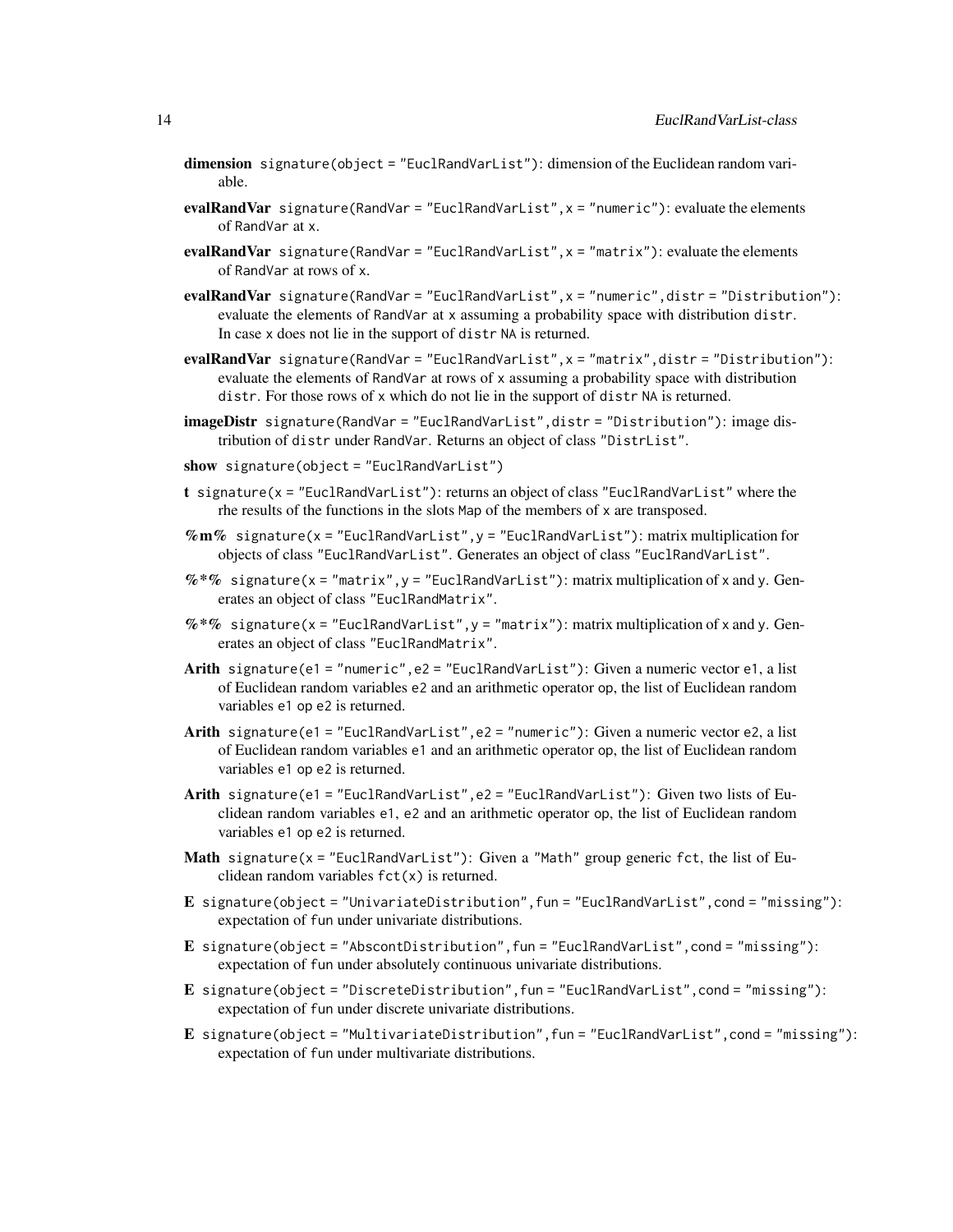- <span id="page-14-0"></span>E signature(object = "DiscreteMVDistribution",fun = "EuclRandVarList",cond = "missing"): expectation of fun under discrete multivariate distributions.
- E signature(object = "UnivariateCondDistribution",fun = "EuclRandVarList",cond = "numeric"): expectation of fun under conditional univariate distributions.
- E signature(object = "AbscontCondDistribution",fun = "EuclRandVarList",cond = "numeric"): expectation of fun under absolutely continuous conditional univariate distributions.
- E signature(object = "DiscreteCondDistribution",fun = "EuclRandVarList",cond = "numeric"): expectation of fun under discrete conditional univariate distributions.

#### Author(s)

Matthias Kohl <Matthias.Kohl@stamats.de>

# See Also

[EuclRandMatrix](#page-2-1), [RandVariable-class](#page-16-1), [EuclRandVariable-class](#page-8-1), [EuclRandMatrix-class](#page-3-1), [Distribution-class](#page-0-0), [Arith](#page-0-0), [Math](#page-0-0), [E](#page-0-0)

#### Examples

```
L1 <- list(function(x){x}, function(x){x^2}, function(x){x^3}, function(x){x^4},
           function(x)\{x^5\}, function(x)\{x^6\})
L2 \leftarrow list(function(x){exp(x)}, function(x){abs(x)},
           function(x){sin(x)}, function(x){floor(x)})
R1 <- new("EuclRandVariable", Map = L2, Domain = Reals(), Range = Reals())
R2 \le EuclRandMatrix(Map = L1, ncol = 2, Domain = Reals(), dimension = 1)
R3 \leq EuclRandMatrix(Map = L2, ncol = 2, Domain = Reals(), dimension = 1)
(RL1 <- new("EuclRandVarList", list(R1, R2, R3)))
dimension(RL1)
as(R1, "EuclRandVarList")
as(R2, "EuclRandVarList")
Map(exp(RL1)[[1]]) # "Math" group
## "Arith" group
Map((1 + RL1)[[1]])Map((RL1 * 2)[[2]])
Map((RL1 / RL1)[[3]])
```
OptionalrSpace-class *Optional rSpace*

#### Description

Optional object of class "rSpace".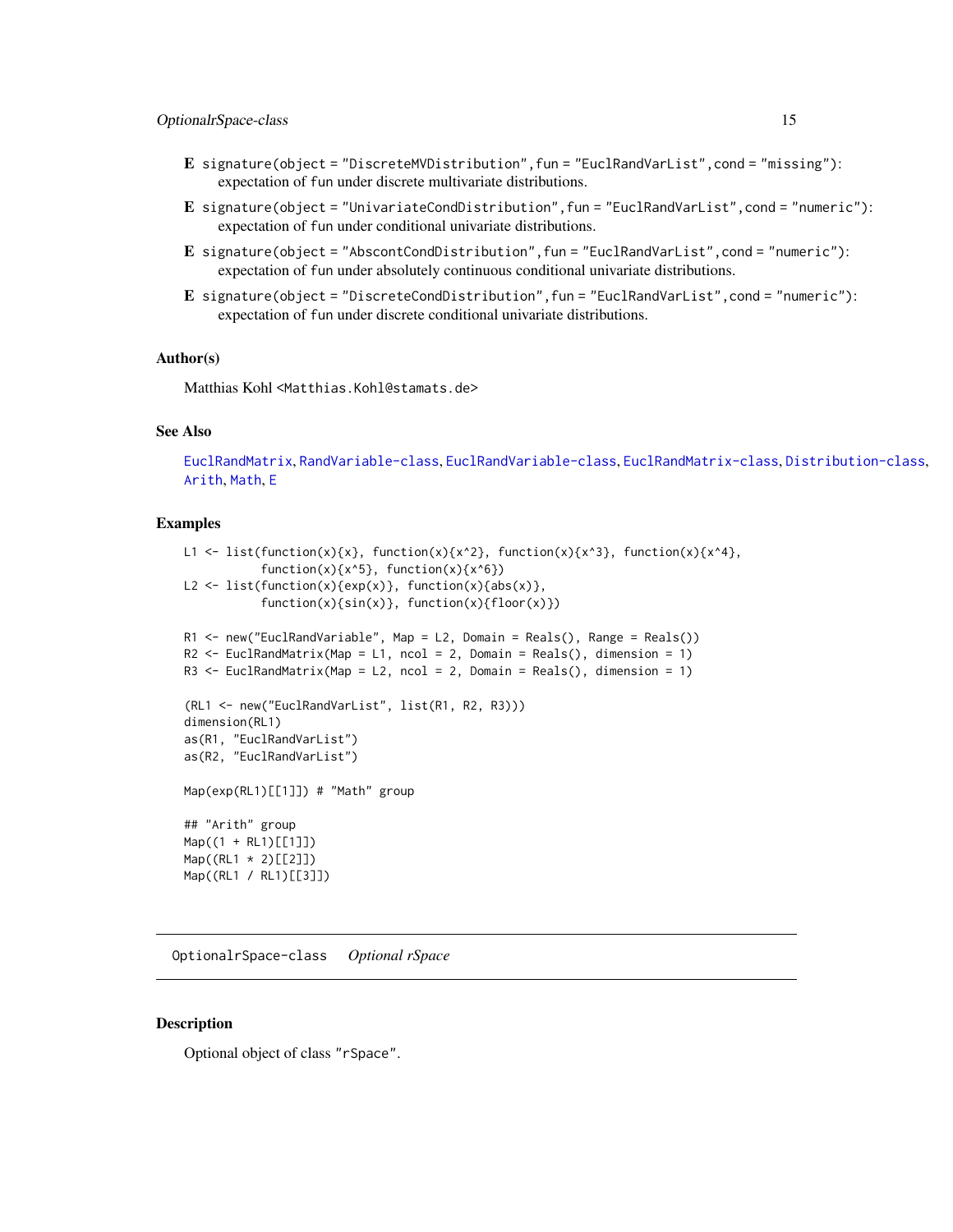# <span id="page-15-0"></span>Objects from the Class

A virtual Class: No objects may be created from it.

# Author(s)

Matthias Kohl <Matthias.Kohl@stamats.de>

# See Also

[rSpace-class](#page-0-0)

<span id="page-15-1"></span>RandVariable *Generating function for RandVariable-class*

# Description

Generates an object of class "RandVariable".

# Usage

```
RandVariable(Map = list(function(x){}), Domain = NULL, Range = NULL)
```
# Arguments

| Map    | list of functions forming the map.                                   |
|--------|----------------------------------------------------------------------|
| Domain | domain of Map: object of class "Optionalr Space" (default $=$ NULL). |
| Range  | range of Map: object of class "Optional rSpace" (default $=$ NULL).  |

# Value

Object of class "RandVariable"

# Author(s)

Matthias Kohl <Matthias.Kohl@stamats.de>

# See Also

[RandVariable-class](#page-16-1)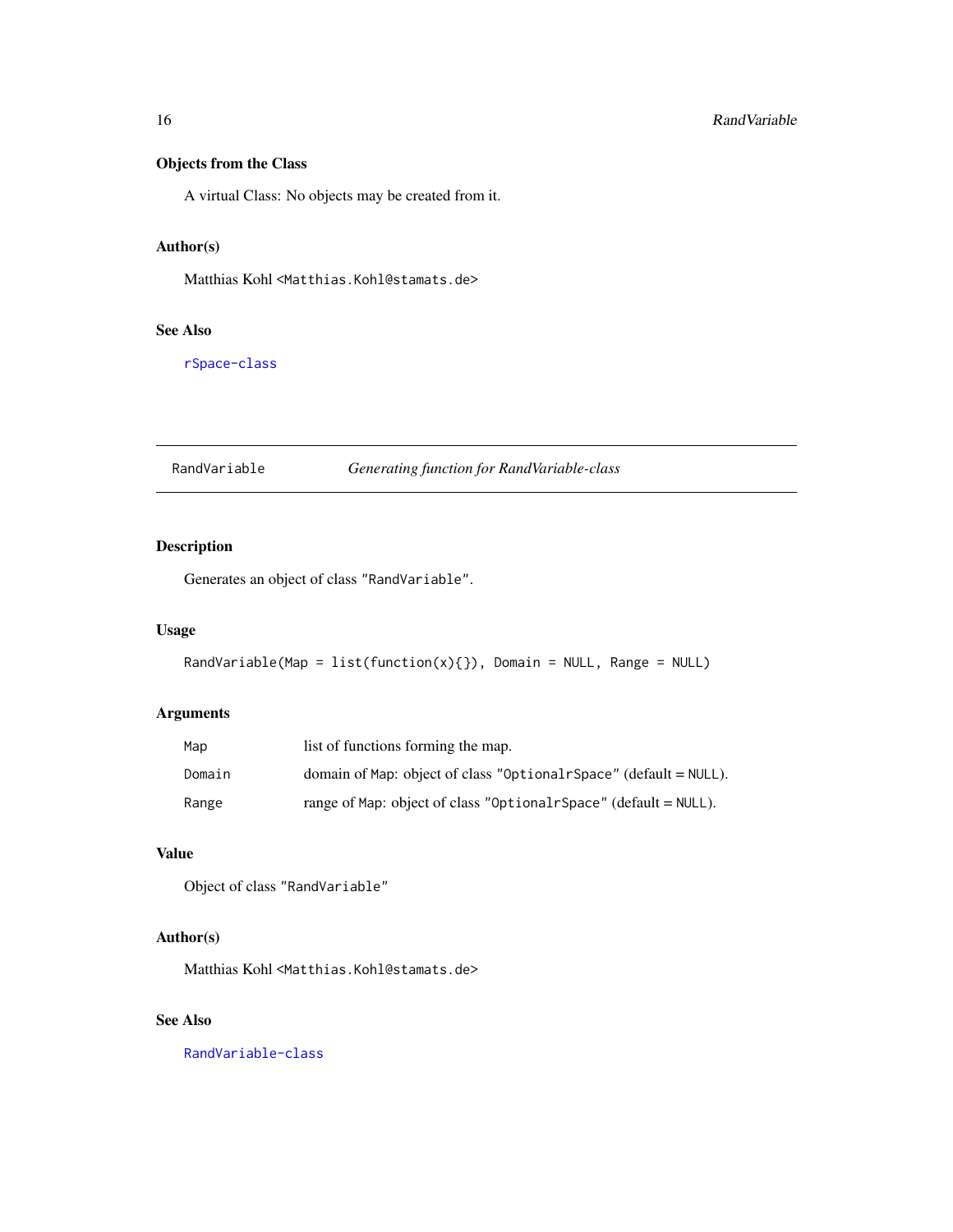# <span id="page-16-0"></span>Rand Variable-class 17

# Examples

```
(R1 <- RandVariable())
Map(R1)
Domain(R1)
Range(R1)
Map(R1) <- list(function(x){ceiling(x)}, function(x){floor(x)})
Domain(R1) <- Reals()
Range(R1) <- Naturals()
R1
Map(R1)
length(R1)
R2 < - R1Domain(R2) <- Naturals()
compatibleDomains(R1, R2)
Domain(R2) <- NULL
compatibleDomains(R1, R2)
Domain(R2) <- EuclideanSpace(dimension = 1)
compatibleDomains(R1, R2)
Domain(R2) <- EuclideanSpace(dimension = 2)
compatibleDomains(R1, R2)
## The function is currently defined as
function(Map = list(function(x){ }), Domain = NULL, Range = NULL) {
    return(new("RandVariable", Map = Map, Domain = Domain, Range = Range))
}
```
<span id="page-16-1"></span>RandVariable-class *Random variable*

#### Description

Class of random variables; i.e., measurable maps from Domain to Range. The elements contained in the list Map are functions in one(!) argument named "x".

#### Objects from the Class

Objects can be created by calls of the form new("RandVariable",...). More frequently they are created via the generating function RandVariable.

# Slots

Map Object of class "list": list of functions.

Domain Object of class "OptionalrSpace": domain of the random variable.

Range Object of class "OptionalrSpace": range of the random variable.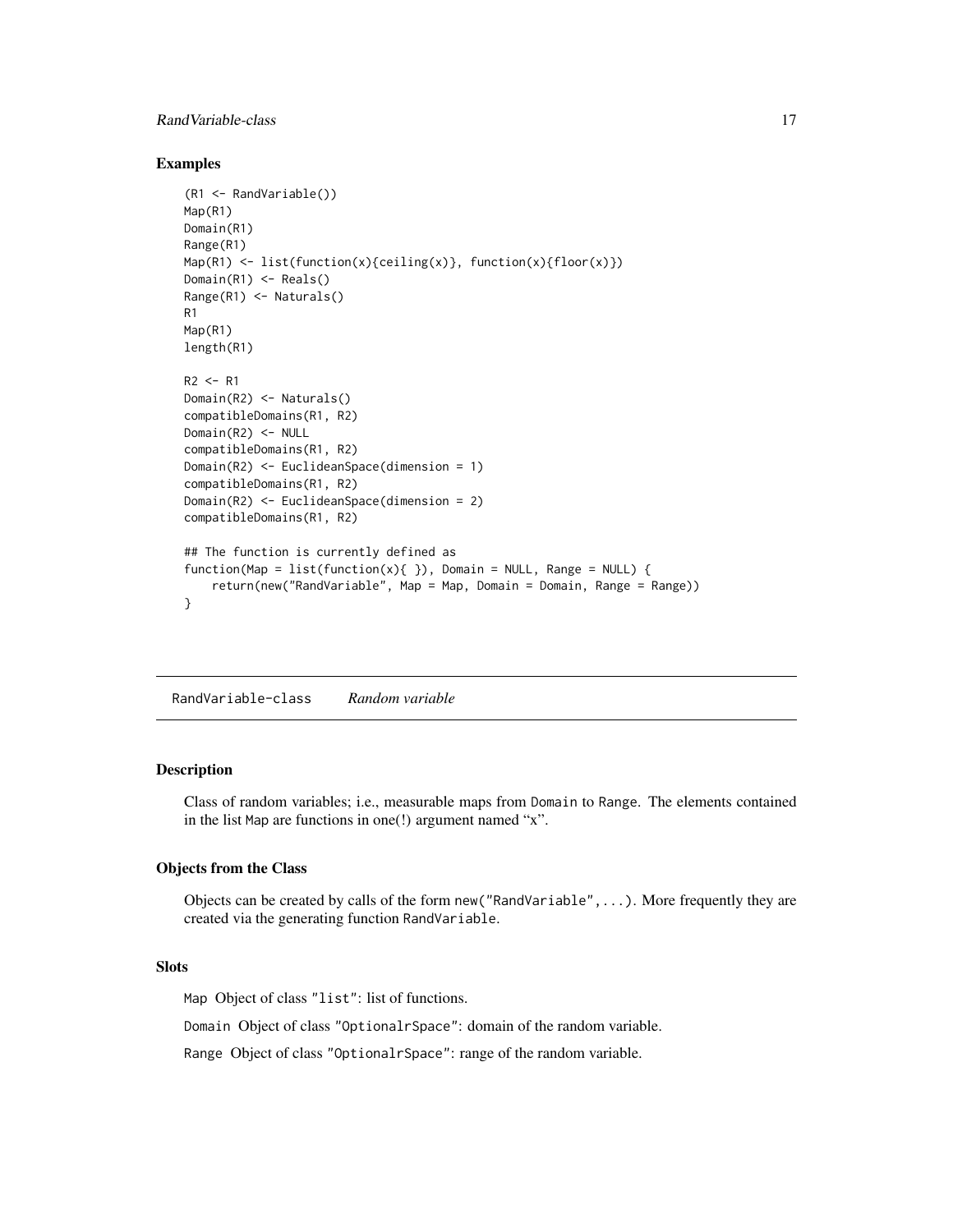# <span id="page-17-0"></span>Methods

Map signature(object = "RandVariable"): accessor function for the slot Map.

Domain signature(object = "RandVariable"): accessor function for the slot Domain.

Range signature(object = "RandVariable"): accessor function for the slot Range.

Map<- signature(object = "RandVariable"): replacement function for the slot Map.

Domain<- signature(object = "RandVariable"): replacement function for the slot Domain.

Range<- signature(object = "RandVariable"): replacement function for the slot Range.

compatibleDomains signature(e1 = "RandVariable", e2 = "RandVariable"): test if the domains of two random variables are compatible.

length signature(object = "RandVariable"): length of the list of functions in slot Map.

show signature(object = "RandVariable")

# Author(s)

Matthias Kohl <Matthias.Kohl@stamats.de>

# See Also

[RandVariable](#page-15-1), [EuclRandVariable-class](#page-8-1), [EuclRandMatrix-class](#page-3-1), [EuclRandVarList-class](#page-12-1)

```
(R1 <- new("RandVariable"))
Map(R1)
Domain(R1)
Range(R1)
Map(R1) <- list(function(x){ceiling(x)}, function(x){floor(x)})
Domain(R1) <- Reals()
Range(R1) <- Naturals()
R1
Map(R1)
length(R1)
R2 < - R1Domain(R2) <- Naturals()
compatibleDomains(R1, R2)
Domain(R2) <- NULL
compatibleDomains(R1, R2)
Domain(R2) <- EuclideanSpace(dimension = 1)
compatibleDomains(R1, R2)
Domain(R2) <- EuclideanSpace(dimension = 2)
compatibleDomains(R1, R2)
```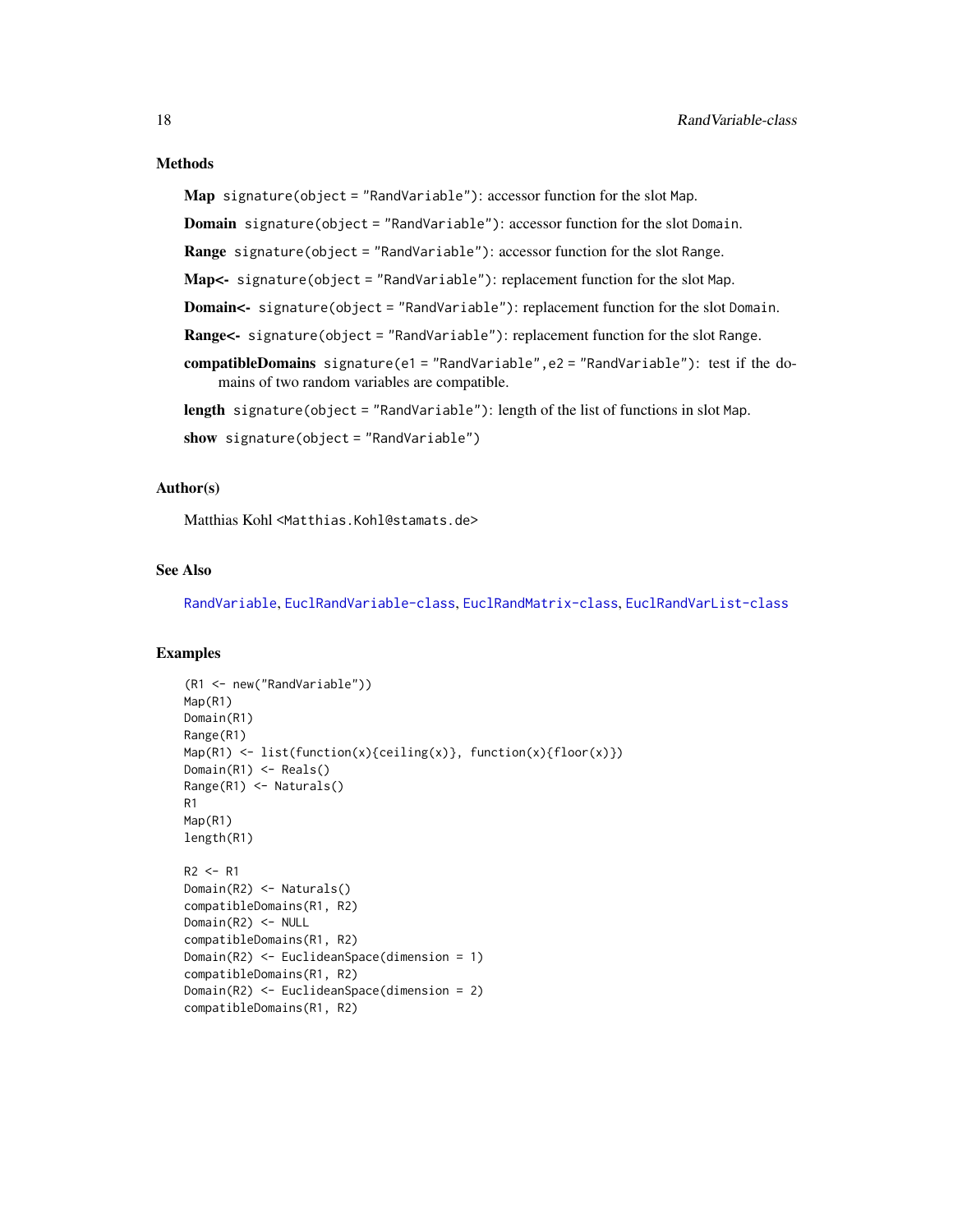<span id="page-18-0"></span>RealRandVariable *Generating function for RealRandVariable-class*

# Description

Generates an object of class "RealRandVariable".

#### Usage

```
RealRandVariable(Map = list(function(x) \{1\}), Domain = NULL, Range)
```
# Arguments

| Map    | list of functions forming the map.               |  |
|--------|--------------------------------------------------|--|
| Domain | domain of Map: object of class "OptionalrSpace". |  |
| Range  | range of Map: object of class "Reals".           |  |

# Value

Object of class "RealRandVariable"

# Author(s)

Matthias Kohl <Matthias.Kohl@stamats.de>

# See Also

[RealRandVariable-class](#page-19-1)

```
RealRandVariable(Map = list(function(x){x}), Domain = Reals())## The function is currently defined as
function(Map = list(function(x){1}), Domain = NULL, Range)if(missing(Range)) Range <- Reals()
    if(!is(Range, "Reals"))
        stop("'Range' has to be of class 'Reals'")
    return(new("RealRandVariable", Map = Map,
              Domain = Domain, Range = Reals()))
}
```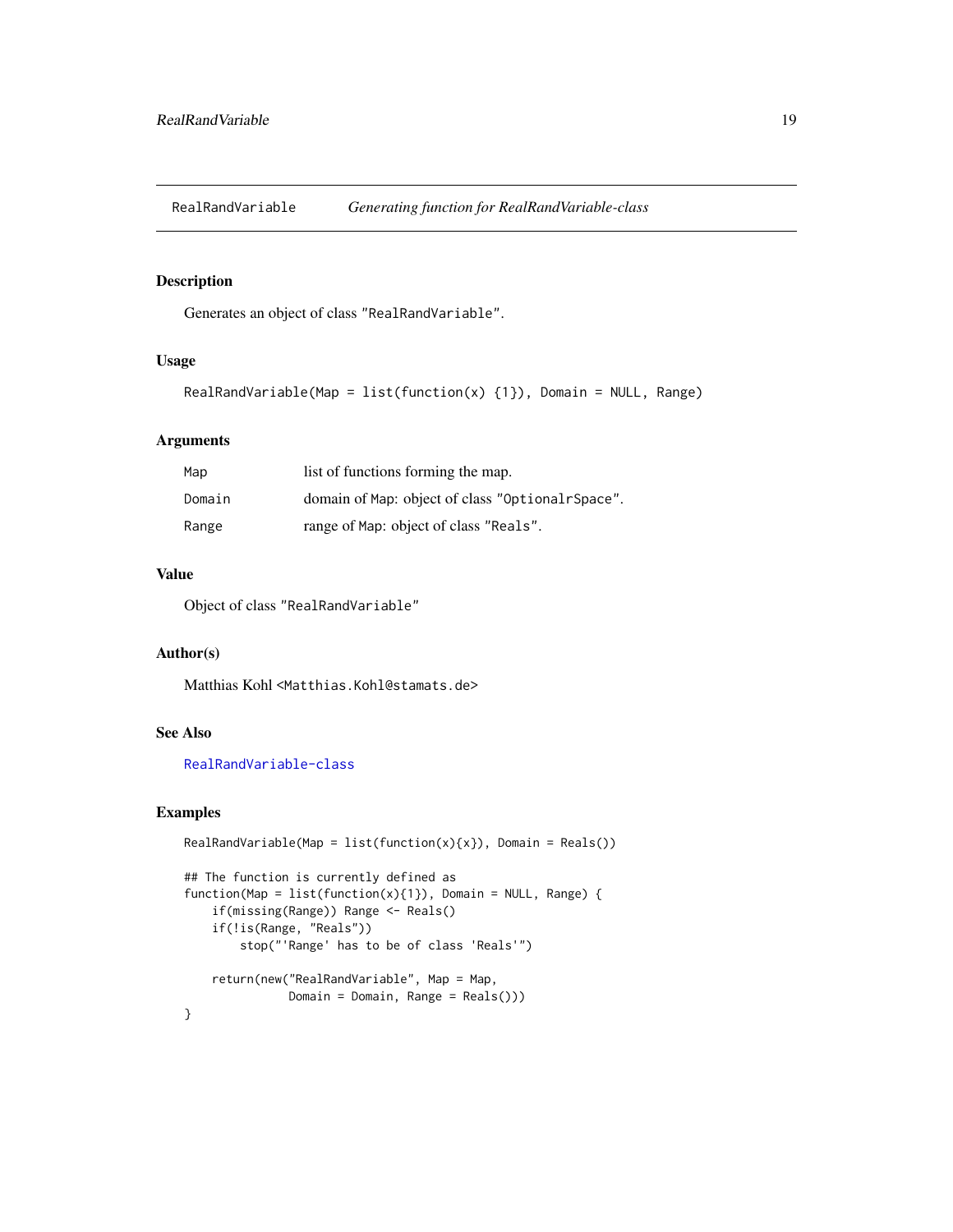<span id="page-19-1"></span><span id="page-19-0"></span>RealRandVariable-class

*Real random variable*

# Description

Class of real random variables.

# Objects from the Class

Objects can be created by calls of the form new("RealRandVariable",...). More frequently they are created via the generating function EuclRandVariable.

# Slots

Map Object of class "list": list of functions.

Domain Object of class "OptionalrSpace": domain of the random variable.

Range Object of class "Reals": range of the random variable.

# Extends

Class "EuclRandVariable", directly. Class "RandVariable", by class "EuclRandVariable".

# Methods

Range<- signature(object = "EuclRandVariable"): replacement function for the slot Range.

# Author(s)

Matthias Kohl <Matthias.Kohl@stamats.de>

# See Also

[EuclRandVariable-class](#page-8-1)

```
new("RealRandVariable", Map=list(function(x){x}), Range = Reals())
```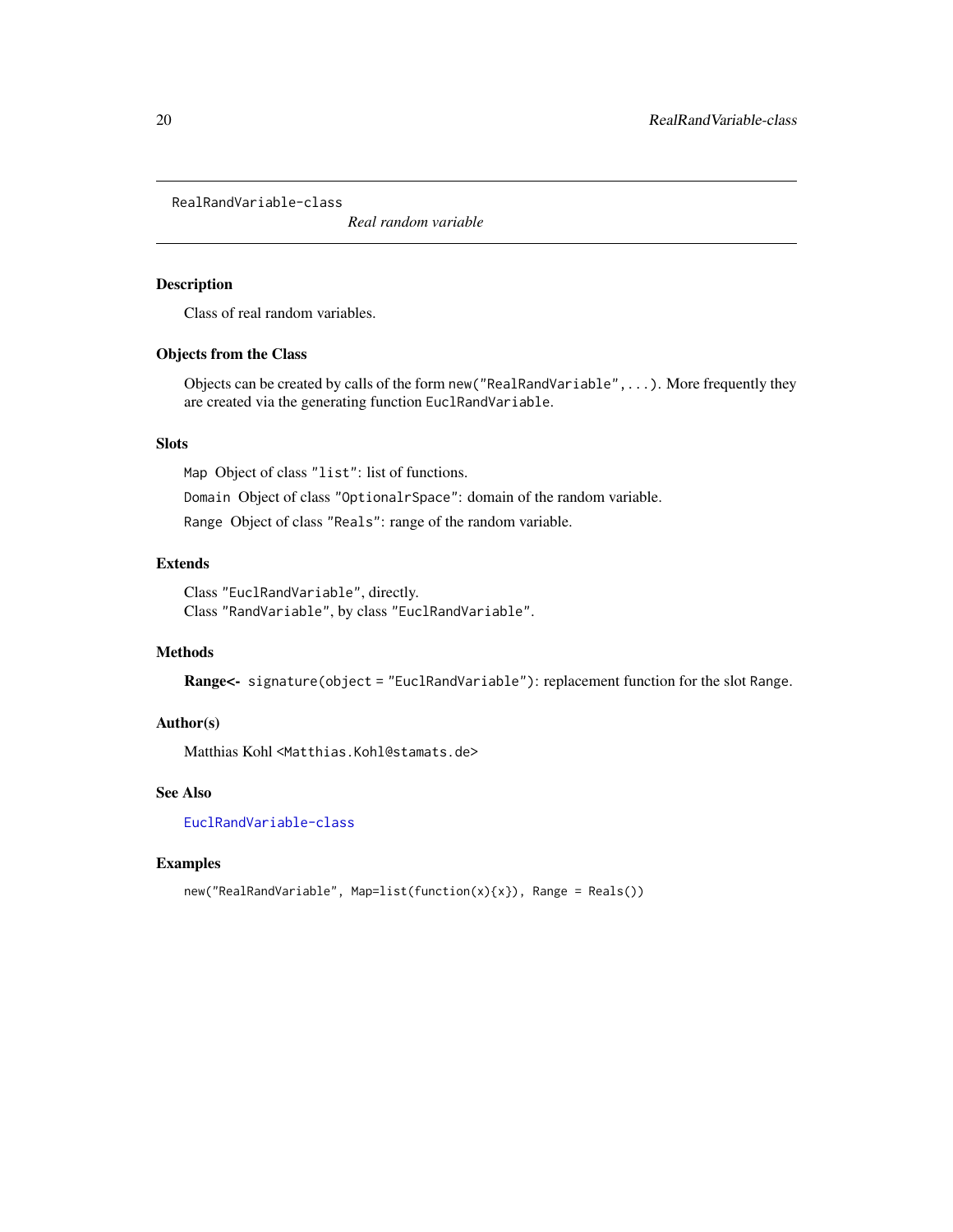# <span id="page-20-0"></span>**Index**

∗Topic arith EuclRandMatrix-class, [4](#page-3-0) EuclRandVariable-class, [9](#page-8-0) ∗Topic classes EuclRandMatrix, [3](#page-2-0) EuclRandMatrix-class, [4](#page-3-0) EuclRandVariable, [7](#page-6-0) EuclRandVariable-class, [9](#page-8-0) EuclRandVarList, [12](#page-11-0) EuclRandVarList-class, [13](#page-12-0) OptionalrSpace-class, [15](#page-14-0) RandVariable, [16](#page-15-0) RandVariable-class, [17](#page-16-0) RealRandVariable, [19](#page-18-0) RealRandVariable-class, [20](#page-19-0) ∗Topic math EuclRandMatrix-class, [4](#page-3-0) EuclRandVariable-class, [9](#page-8-0) ∗Topic package RandVar-package, [2](#page-1-0) [,EuclRandMatrix-method *(*EuclRandMatrix-class*)*, [4](#page-3-0) [,EuclRandVariable-method *(*EuclRandVariable-class*)*, [9](#page-8-0) %\*%,EuclRandMatrix,EuclRandMatrix-method *(*EuclRandMatrix-class*)*, [4](#page-3-0) %\*%,EuclRandMatrix,EuclRandVariable-method *(*EuclRandVariable-class*)*, [9](#page-8-0) %\*%,EuclRandMatrix,matrix-method *(*EuclRandMatrix-class*)*, [4](#page-3-0) %\*%,EuclRandMatrix,numeric-method *(*EuclRandMatrix-class*)*, [4](#page-3-0) %\*%,EuclRandVarList,matrix-method *(*EuclRandVarList-class*)*, [13](#page-12-0) %\*%,EuclRandVariable,EuclRandMatrix-method *(*EuclRandVariable-class*)*, [9](#page-8-0) %\*%,EuclRandVariable,EuclRandVariable-method *(*EuclRandVariable-class*)*, [9](#page-8-0) %\*%,EuclRandVariable,matrix-method

*(*EuclRandVariable-class*)*, [9](#page-8-0) %\*%,EuclRandVariable,numeric-method *(*EuclRandVariable-class*)*, [9](#page-8-0) %\*%,matrix,EuclRandMatrix-method *(*EuclRandMatrix-class*)*, [4](#page-3-0) %\*%,matrix,EuclRandVarList-method *(*EuclRandVarList-class*)*, [13](#page-12-0) %\*%,matrix,EuclRandVariable-method *(*EuclRandVariable-class*)*, [9](#page-8-0) %\*%,numeric,EuclRandMatrix-method *(*EuclRandMatrix-class*)*, [4](#page-3-0) %\*%,numeric,EuclRandVariable-method *(*EuclRandVariable-class*)*, [9](#page-8-0) %m% *(*EuclRandVarList-class*)*, [13](#page-12-0) %m%,EuclRandVarList,EuclRandVarList-method *(*EuclRandVarList-class*)*, [13](#page-12-0)

#### Arith, *[6](#page-5-0)*, *[11](#page-10-0)*, *[15](#page-14-0)*

Arith,EuclRandMatrix,EuclRandMatrix-method *(*EuclRandMatrix-class*)*, [4](#page-3-0) Arith,EuclRandMatrix,numeric-method *(*EuclRandMatrix-class*)*, [4](#page-3-0) Arith,EuclRandVariable,EuclRandVariable-method *(*EuclRandVariable-class*)*, [9](#page-8-0) Arith,EuclRandVariable,numeric-method *(*EuclRandVariable-class*)*, [9](#page-8-0) Arith,EuclRandVarList,EuclRandVarList-method *(*EuclRandVarList-class*)*, [13](#page-12-0) Arith,EuclRandVarList,numeric-method *(*EuclRandVarList-class*)*, [13](#page-12-0) Arith,numeric,EuclRandMatrix-method *(*EuclRandMatrix-class*)*, [4](#page-3-0) Arith,numeric,EuclRandVariable-method *(*EuclRandVariable-class*)*, [9](#page-8-0) Arith,numeric,EuclRandVarList-method *(*EuclRandVarList-class*)*, [13](#page-12-0)

coerce,EuclRandMatrix,EuclRandVarList-method *(*EuclRandMatrix-class*)*, [4](#page-3-0)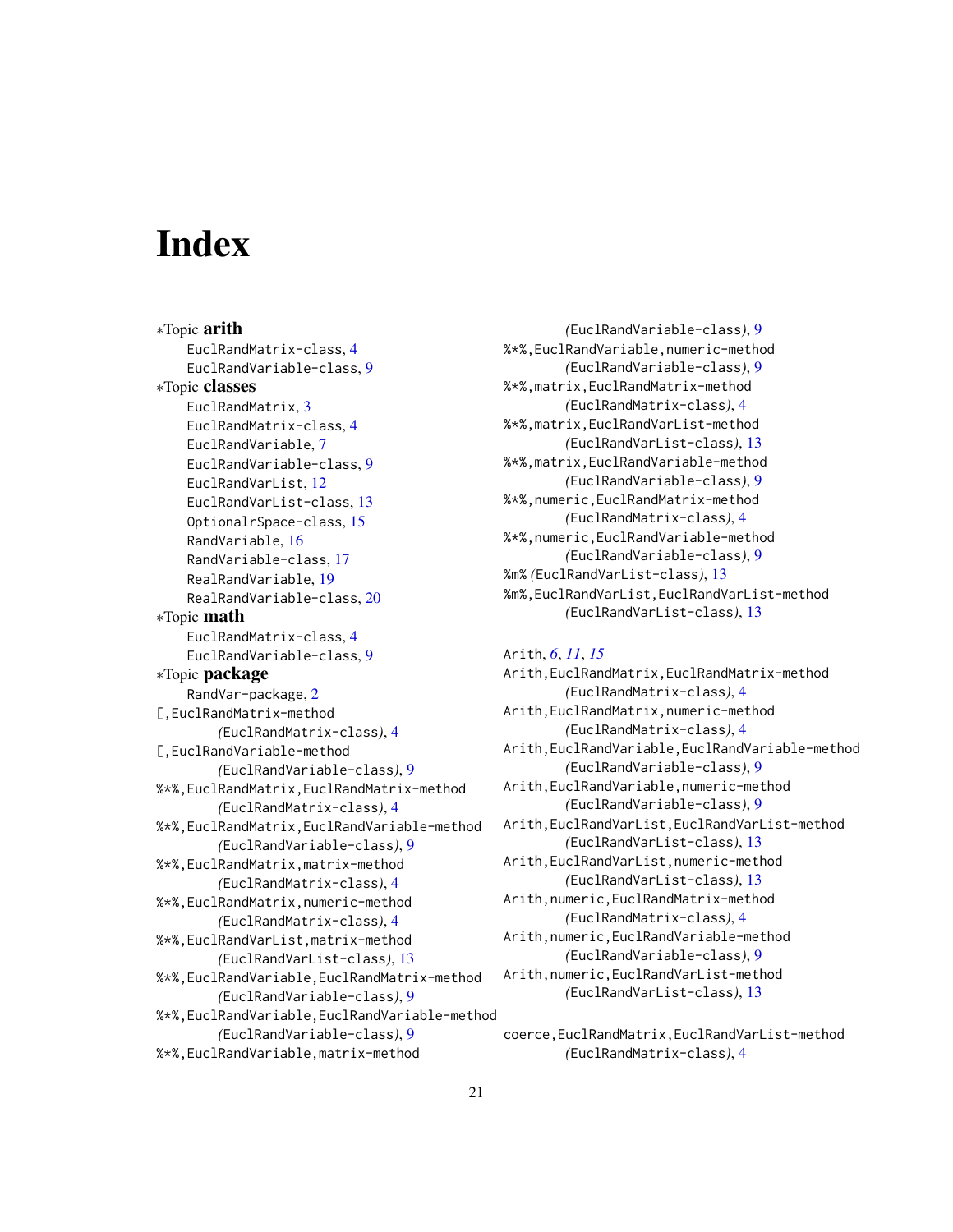# 22 INDEX

|                                                                                                        | coerce, EuclRandVariable, EuclRandMatrix-methodE, DiscreteDistribution, EuclRandVariable, missing-method                               |
|--------------------------------------------------------------------------------------------------------|----------------------------------------------------------------------------------------------------------------------------------------|
| (EuclRandVariable-class), 9                                                                            | (EuclRandVariable-class), 9                                                                                                            |
| (EuclRandVariable-class), 9                                                                            | coerce, EuclRandVariable, EuclRandVarList-metho@, DiscreteDistribution, EuclRandVarList, missing-method<br>(EuclRandVarList-class), 13 |
| compatibleDomains (RandVariable-class),                                                                | E, DiscreteMVDistribution, EuclRandMatrix, missing-method                                                                              |
| 17                                                                                                     | (EuclRandMatrix-class), 4                                                                                                              |
|                                                                                                        | compatibleDomains, RandVariable, RandVariable-methoscreteMVDistribution, EuclRandVariable, missing-method                              |
| (RandVariable-class), 17                                                                               | (EuclRandVariable-class), 9                                                                                                            |
|                                                                                                        | E, DiscreteMVDistribution, EuclRandVarList, missing-method                                                                             |
| Dim (EuclRandMatrix-class), 4                                                                          | (EuclRandVarList-class), 13                                                                                                            |
| Dim, EuclRandMatrix-method                                                                             | E, MultivariateDistribution, EuclRandMatrix, missing-method                                                                            |
| (EuclRandMatrix-class), 4                                                                              | (EuclRandMatrix-class), 4                                                                                                              |
| Dim<- (EuclRandMatrix-class), 4                                                                        | E, MultivariateDistribution, EuclRandVariable, missing-method                                                                          |
| Dim<-, EuclRandMatrix-method                                                                           | (EuclRandVariable-class), 9                                                                                                            |
| (EuclRandMatrix-class), 4                                                                              | E, MultivariateDistribution, EuclRandVarList, missing-method                                                                           |
| dimension, EuclRandMatrix-method                                                                       | (EuclRandVarList-class), 13                                                                                                            |
| (EuclRandMatrix-class), 4                                                                              | E, UnivariateCondDistribution, EuclRandMatrix, numeric-method                                                                          |
| dimension, EuclRandVariable-method                                                                     | (EuclRandMatrix-class), 4                                                                                                              |
| (EuclRandVariable-class), 9                                                                            | E, UnivariateCondDistribution, EuclRandVariable, numeric-meth                                                                          |
| dimension, EuclRandVarList-method                                                                      | (EuclRandVariable-class), 9                                                                                                            |
| (EuclRandVarList-class), 13                                                                            | E, UnivariateCondDistribution, EuclRandVarList, numeric-metho                                                                          |
| Domain (RandVariable-class), 17                                                                        | (EuclRandVarList-class), 13                                                                                                            |
| Domain, RandVariable-method                                                                            | E, UnivariateDistribution, EuclRandMatrix, missing-method                                                                              |
| (RandVariable-class), 17                                                                               | (EuclRandMatrix-class), 4                                                                                                              |
| Domain<- (RandVariable-class), 17                                                                      | E, UnivariateDistribution, EuclRandVariable, missing-method                                                                            |
| Domain<-, RandVariable-method                                                                          | (EuclRandVariable-class), 9                                                                                                            |
| (RandVariable-class), 17                                                                               |                                                                                                                                        |
|                                                                                                        | E, UnivariateDistribution, EuclRandVarList, missing-method                                                                             |
| E, 6, 11, 15                                                                                           | (EuclRandVarList-class), 13                                                                                                            |
| E, AbscontCondDistribution, EuclRandMatrix, numeric-method trix, 3, 6, 15<br>(EuclRandMatrix-class), 4 | EuclRandMatrix-class, 4                                                                                                                |
| E, AbscontCondDistribution, EuclRandVariable, numerlRandVaGiable, 7, 11                                |                                                                                                                                        |
| (EuclRandVariable-class), 9                                                                            | EuclRandVariable-class, 9                                                                                                              |
| E,AbscontCondDistribution,EuclRandVarList,num ELGRape HagList, 12                                      |                                                                                                                                        |
| (EuclRandVarList-class), 13                                                                            | EuclRandVarList-class, 13                                                                                                              |
| E, AbscontDistribution, EuclRandMatrix, missing-MethSandVar (EuclRandVariable-class), 9                |                                                                                                                                        |
| (EuclRandMatrix-class), 4                                                                              | evalRandVar, EuclRandMatrix, matrix, Distribution-method                                                                               |
| E, AbscontDistribution, EuclRandVariable, missing-method(EuclRandMatrix-class), 4                      |                                                                                                                                        |
| (EuclRandVariable-class), 9                                                                            | evalRandVar, EuclRandMatrix, matrix, missing-method                                                                                    |
| E, AbscontDistribution, EuclRandVarList, missing-method (EuclRandMatrix-class), 4                      |                                                                                                                                        |
| (EuclRandVarList-class), 13                                                                            | evalRandVar, EuclRandMatrix, numeric, Distribution-method                                                                              |
| E, DiscreteCondDistribution, EuclRandMatrix, numeric-methantlRandMatrix-class), 4                      |                                                                                                                                        |
| (EuclRandMatrix-class), 4                                                                              | evalRandVar, EuclRandMatrix, numeric, missing-method                                                                                   |
| E, DiscreteCondDistribution, EuclRandVariable, numeric-metunodRandMatrix-class), 4                     |                                                                                                                                        |
| (EuclRandVariable-class), 9                                                                            | evalRandVar, EuclRandVariable, matrix, Distribution-method                                                                             |
| E, DiscreteCondDistribution, EuclRandVarList, numeric-me(flucdLRandVariable-class), 9                  |                                                                                                                                        |
| (EuclRandVarList-class), 13                                                                            | evalRandVar, EuclRandVariable, matrix, missing-method                                                                                  |
| E, DiscreteDistribution, EuclRandMatrix, missing-method (EuclRandVariable-class), 9                    |                                                                                                                                        |
| (EuclRandMatrix-class), 4                                                                              | evalRandVar, EuclRandVariable, numeric, Distribution-method                                                                            |